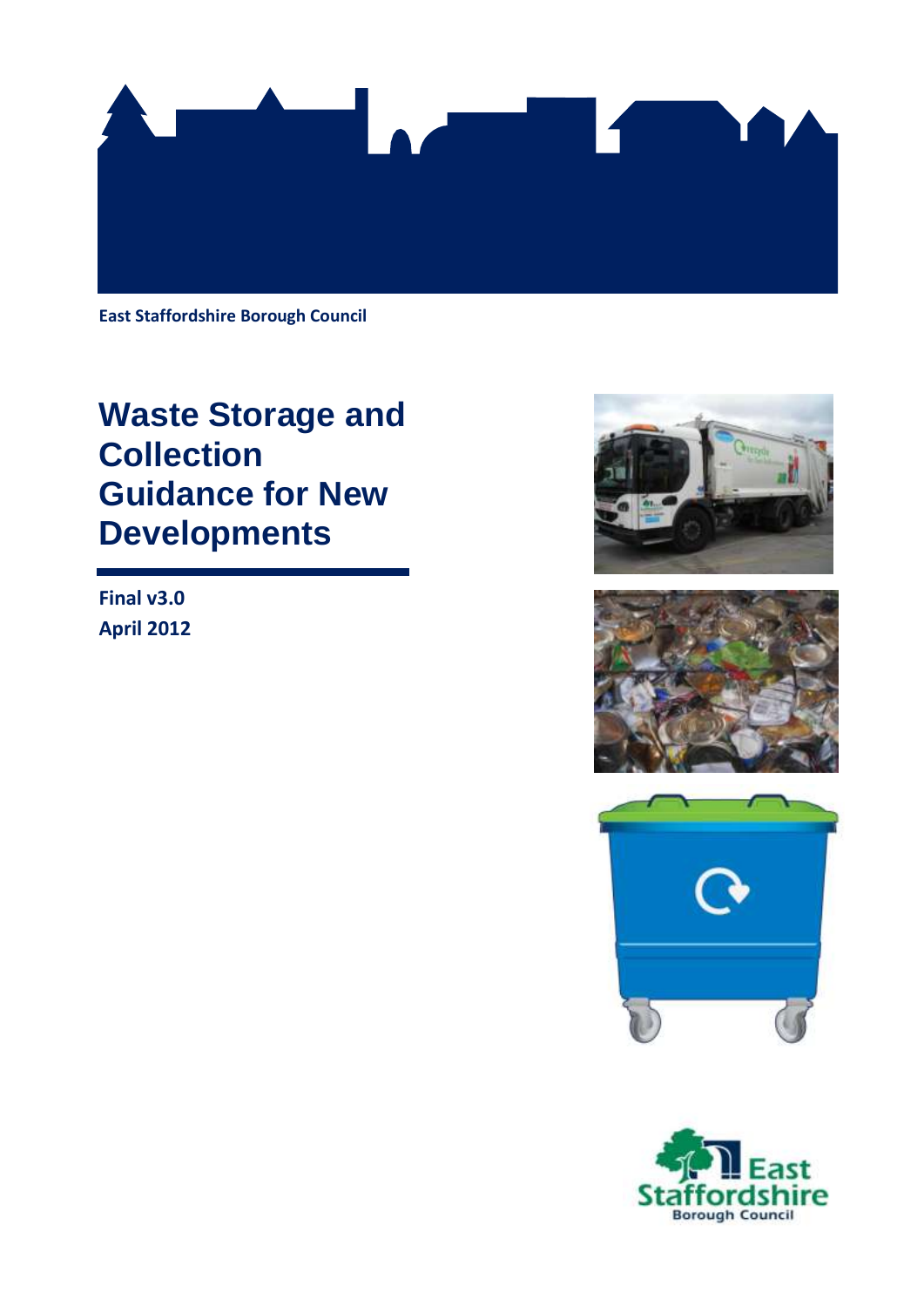# **Revision Schedule**

| <b>Rev</b>       | Date     | <b>Details</b>                                             | <b>Prepared By</b>                      | Approved By                                    |
|------------------|----------|------------------------------------------------------------|-----------------------------------------|------------------------------------------------|
| V1.0             | 01/01/12 | Draft for discussion                                       | P. Farrer<br><b>Environment Manager</b> | P. Costiff<br><b>Head of Built Environment</b> |
| V <sub>2.0</sub> | 16/12/12 | Amended draft - post CMT,<br>comments from Planning Policy | P. Farrer<br><b>Environment Manager</b> | P. Costiff<br><b>Head of Built Environment</b> |
| V3.0             | 12/04/12 | Final version following public<br>consultation             | P. Farrer<br><b>Environment Manager</b> | P. Costiff<br><b>Head of Built Environment</b> |
|                  |          |                                                            |                                         |                                                |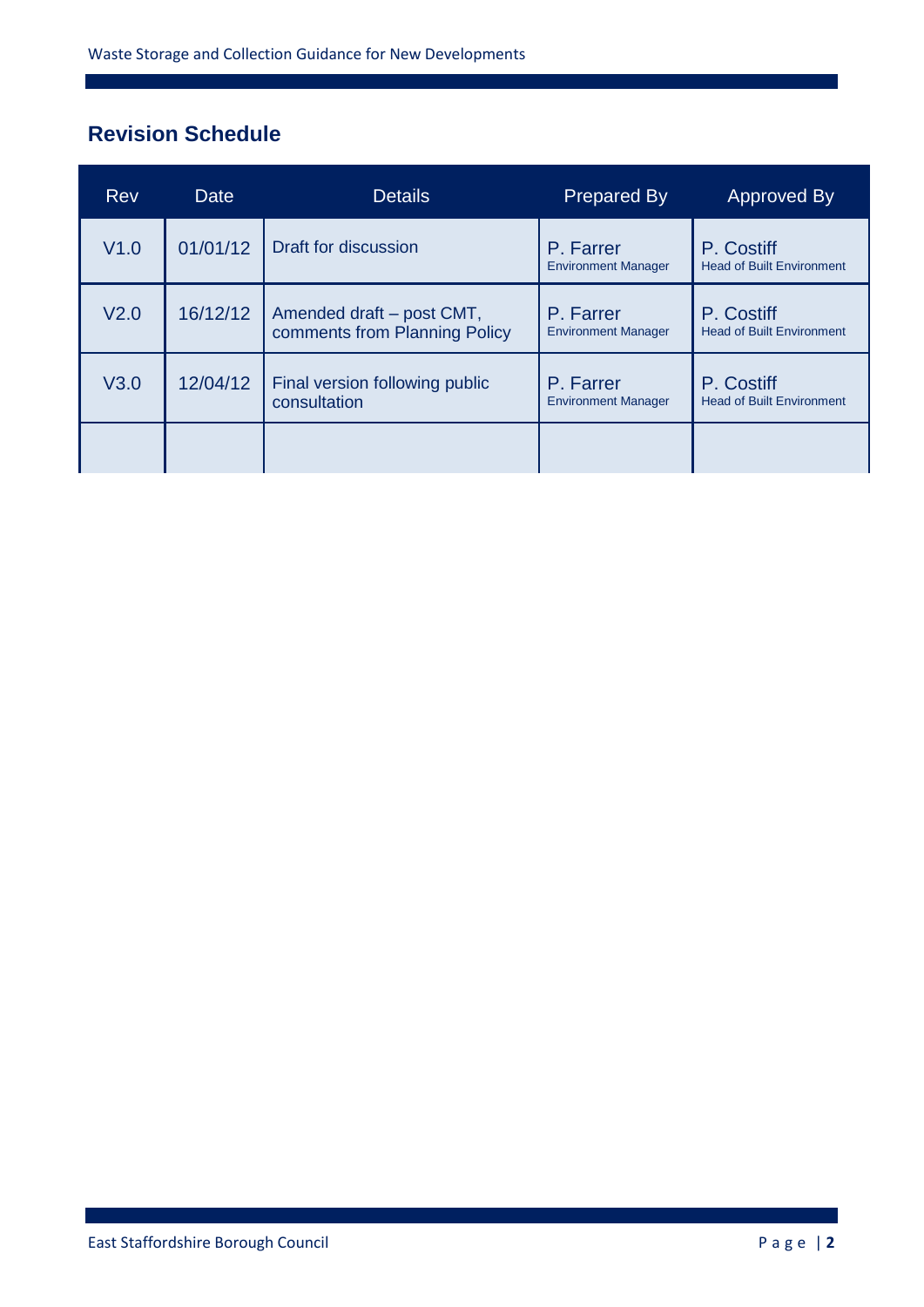### **Contents**

|                     | 1.0 |   |
|---------------------|-----|---|
| <b>Section I</b>    |     | 5 |
| <b>Introduction</b> | 3.0 | 6 |
|                     | 4.0 | 9 |
|                     | 5.0 |   |
|                     |     |   |

|                                    | 6.0 | Residential Developments | 18 |
|------------------------------------|-----|--------------------------|----|
| <b>Section II</b>                  | 6.1 |                          | 18 |
| <b>Detailed</b><br><b>Guidance</b> | 6.2 |                          | 21 |
|                                    | 7.0 |                          | 24 |
|                                    | 8.0 | Commercial Developments  | 25 |
|                                    | 9.0 |                          | 28 |

**Appendix A – External Storage Containers**

**Appendices Appendix B – Refuse and Recycling Vehicle Dimensions**

**Appendix C – Check List for Developers**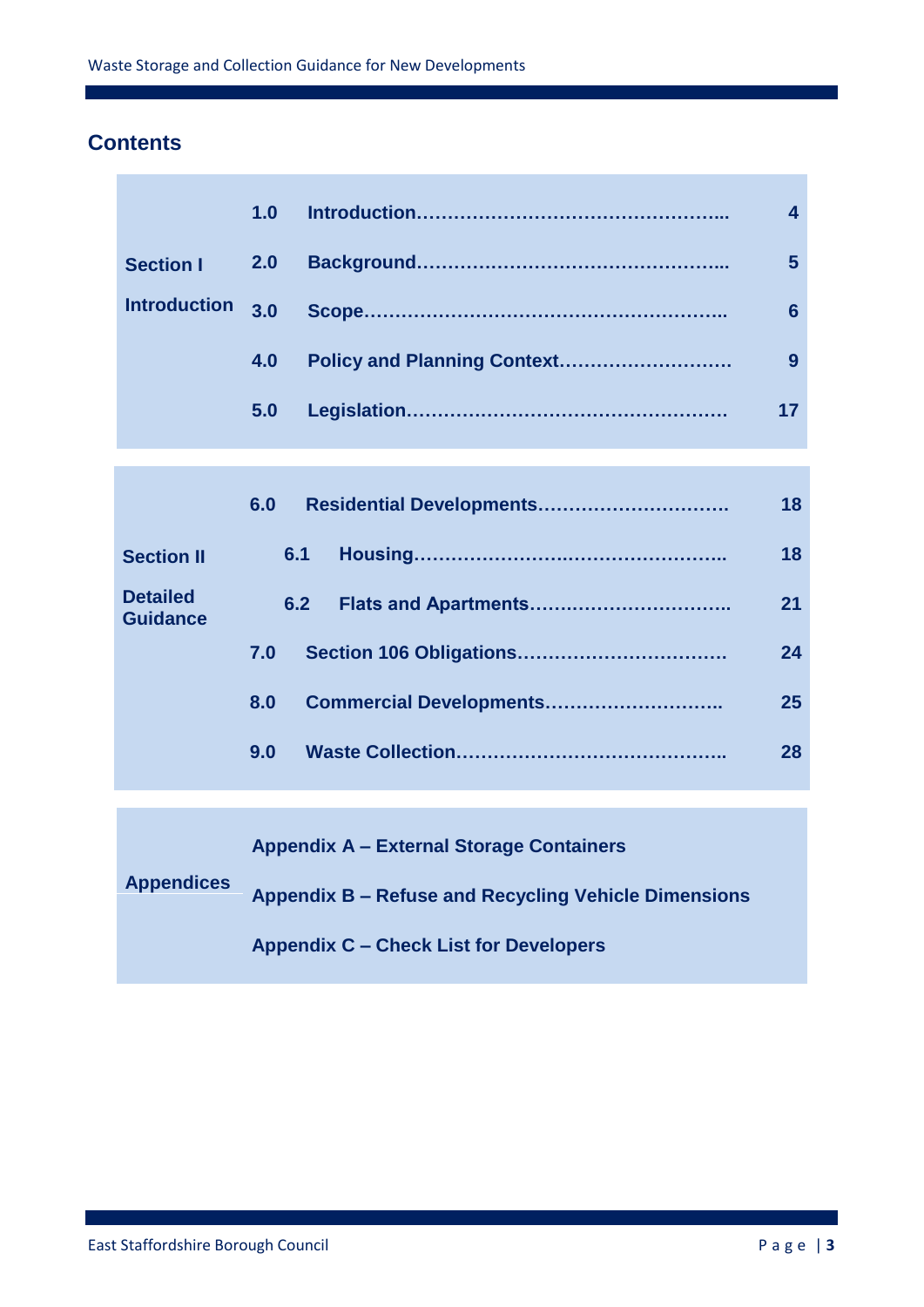### **1.0 Introduction**

- 1.1 This document seeks to establish clear and concise guidance for waste management in development sites. It is a design tool for architects and developers, and will be used by Planning Officers in assessing planning applications to ensure that waste management priorities are addressed.
- 1.2 The Council recognises the benefits of growth, which could see up to 8,932 new dwellings delivered in the Borough by 2031, and this guidance will address the issue of waste management in development sites of a residential, commercial or mixed use nature. It provides information for developers on segregation, storage and collection of waste to underpin the key principles in the waste hierarchy.
- 1.3 Waste management solutions should compliment the Council's current operation, but proposals from developers for innovative waste management solutions will be welcomed.
- 1.4 In summary, the key principles of the document are to:
	- Compliment the Joint Municipal Waste Strategy for Staffordshire and Stoke on Trent;
	- Provide an overview of the current refuse and recycling collection service offered by the Council;
	- Detail the waste segregation, storage and collection requirements that designers and developers need to satisfy;
	- Ensure waste storage facilities form an integral part of the design process and compliment the East Staffordshire Design Guide: Supplementary Planning Document: February 2008;
	- Assist Planning Officers in assessing planning applications to ensure that waste management issue are suitably addressed;
	- Address waste management problems in high density developments:
	- Highlight to developers, the financial implications of waste management;
	- Contribute to the Councils climate change and sustainability agendas;
	- Provide full technical details of the waste containers used by the Council;
	- Identify the access requirements for waste collection vehicles.
- 1.5 This final version was adopted following a period of public consultation in accordance with the Council's Statement of Community Involvement.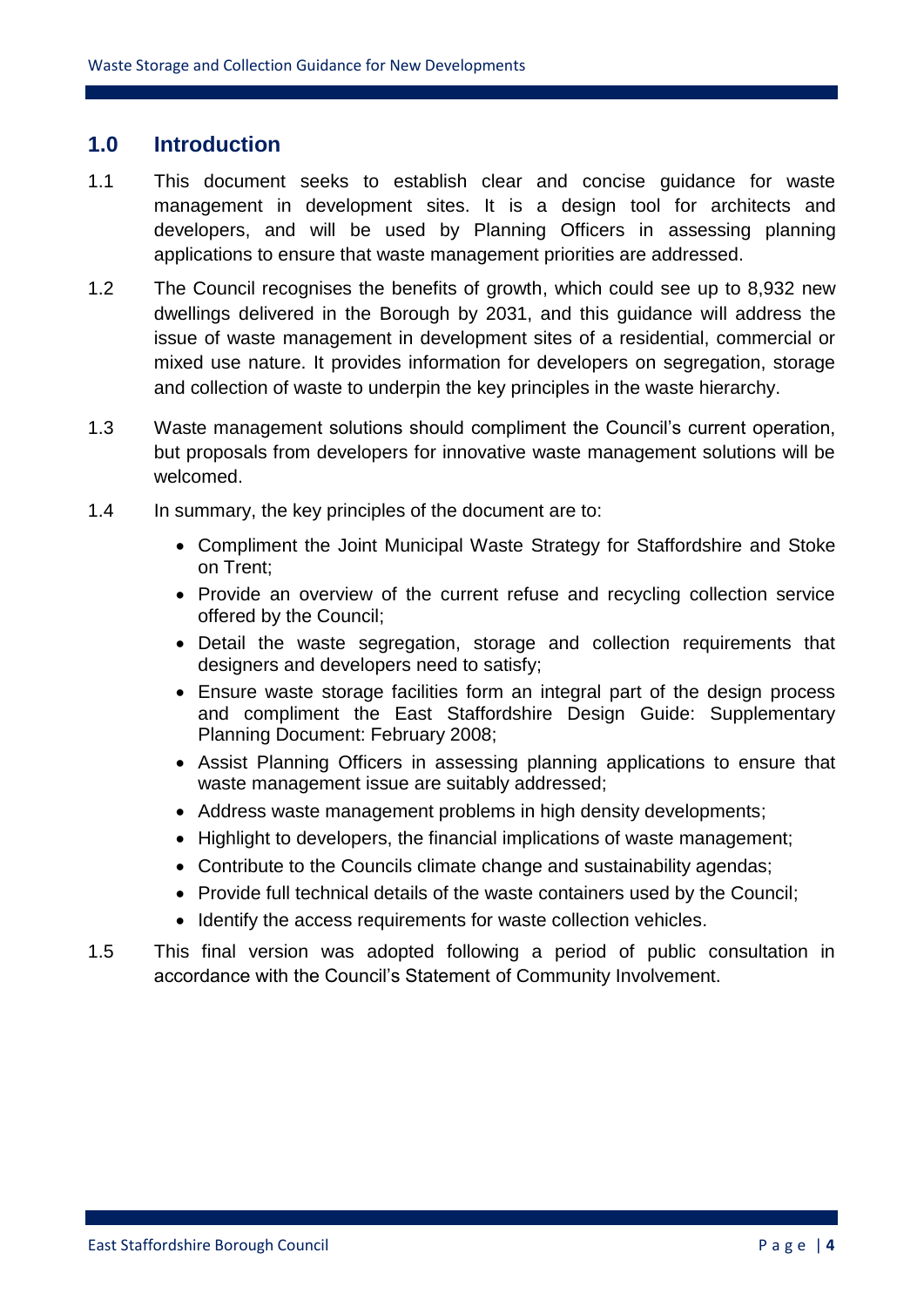### **2.0 Background**

- 2.1 The Council introduced its Alternate Weekly Collection (AWC) system for refuse and recycling in April 2009 to underpin its commitment to the Joint Waste Management Strategy for Staffordshire and Stoke-on-Trent, entitled 'Zero Waste to Landfill' by 2020.
- 2.2 Under the AWC system, residents have their grey bin (residual waste) collected one week and their blue bin (dry recyclables), brown bin (food and garden waste) and blue bag (paper) collected the following week. This type of service is known as comingled or dual stream recycling. The Council's current vehicle fleet used in the recycling collection service have split bodies to facilitate this type of collection method and to keep the material separated.
- 2.3 This operation has resulted in the Council's recycling and composting rates increasing significantly, from 38% in 2008/9, to a current figure of 52% ( $2<sup>nd</sup>$  quarter performance 2011/12). This increased recycling rate has been accompanied by a positive reduction in the amount of residual waste collected from each household. Detailed performance figures are shown in Table 2.0 below.

| <b>Material</b>                      | 2010/11 Figures |
|--------------------------------------|-----------------|
| <b>Residual Waste</b>                | 23,000 tonnes   |
| <b>Dry Recyclables</b>               | 11,000 tonnes   |
| <b>Organic Waste</b>                 | 12,000 tonnes   |
| NI191 (residual waste per household) | 473kg           |
| NI192 (% recycled/composted)         | 50%             |

**Table 2.0 East Staffordshire Borough Council: Performance in Waste 2010/11** 

- 2.4 The current collection system serves approximately 48,000 households per week across the Borough. However, there is potential for up to 8,932 additional dwellings to be delivered between the period 2012 to 2031.
- 2.5 Whilst significant improvement has been made, the Council recognises that further work needs to be done. Importantly, waste must be seen as a resource rather than a problem. By following this guidance, developers can play an active part in helping East Staffordshire achieve more sustainable waste management, thus reducing land fill and maximising re-use and recycling potential. They can also support the Council's environment and sustainability policies and waste collection regimes.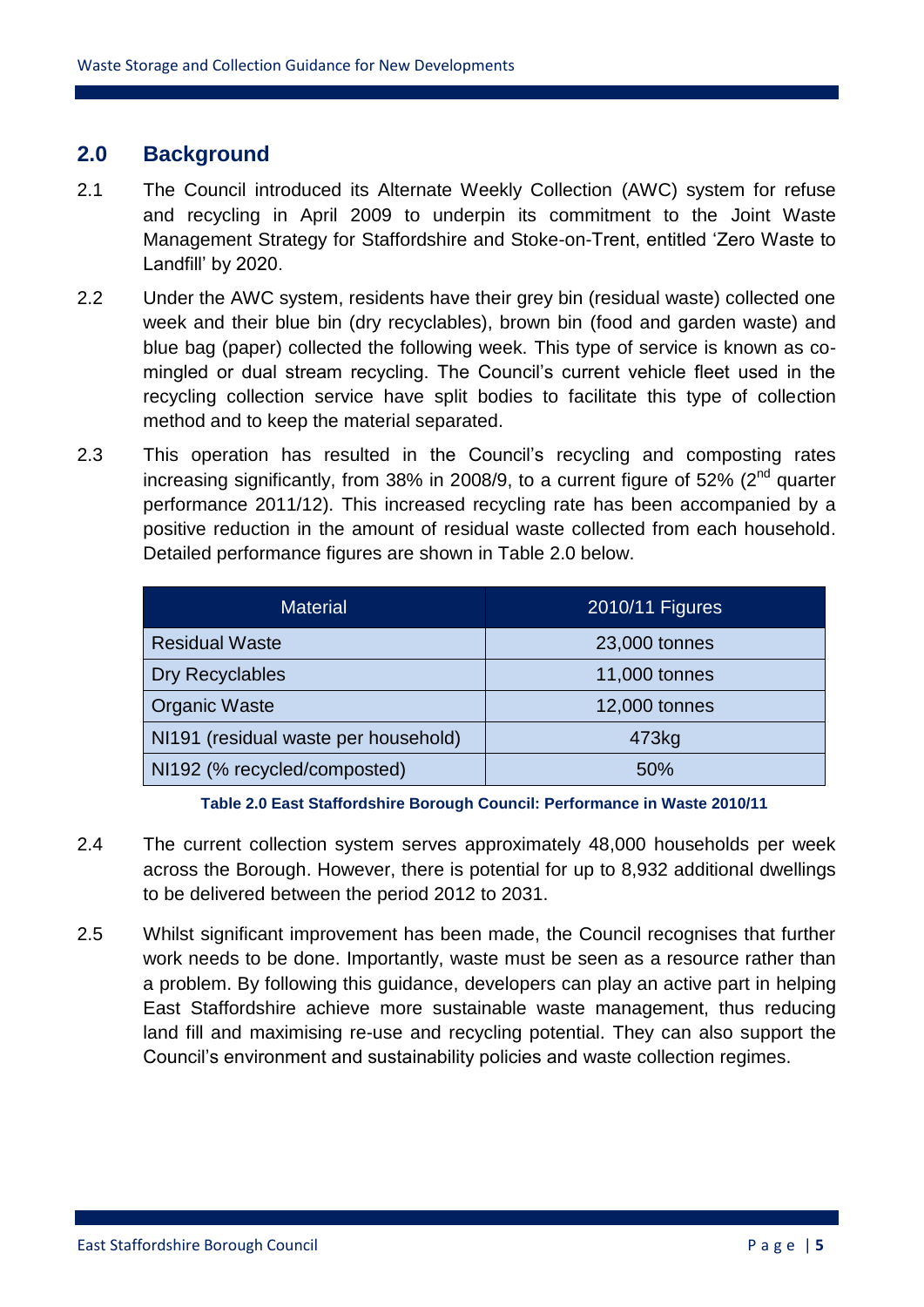### **3.0 Scope**

- 3.1 This guidance is appropriate to all types of development, from small householder extensions to large scale residential development, commercial and mixed use proposals.
- 3.2 It establishes good design practice to minimise waste, increase recycling and underpin the Waste Hierarchy. It will help to mitigate the environmental impact of waste, including visual appearance of waste storage facilities and the facilitation of a safe and efficient collection operation.



- 3.3 In order to assess the suitability of a planning application, with regard to waste management, the Council's Planning Delivery section will consult Environment. The submission will be assessed against the guidelines contained in this document.
- 3.4 Furthermore, with regard to pre-application discussions, the East Staffordshire Design Guide SPD states: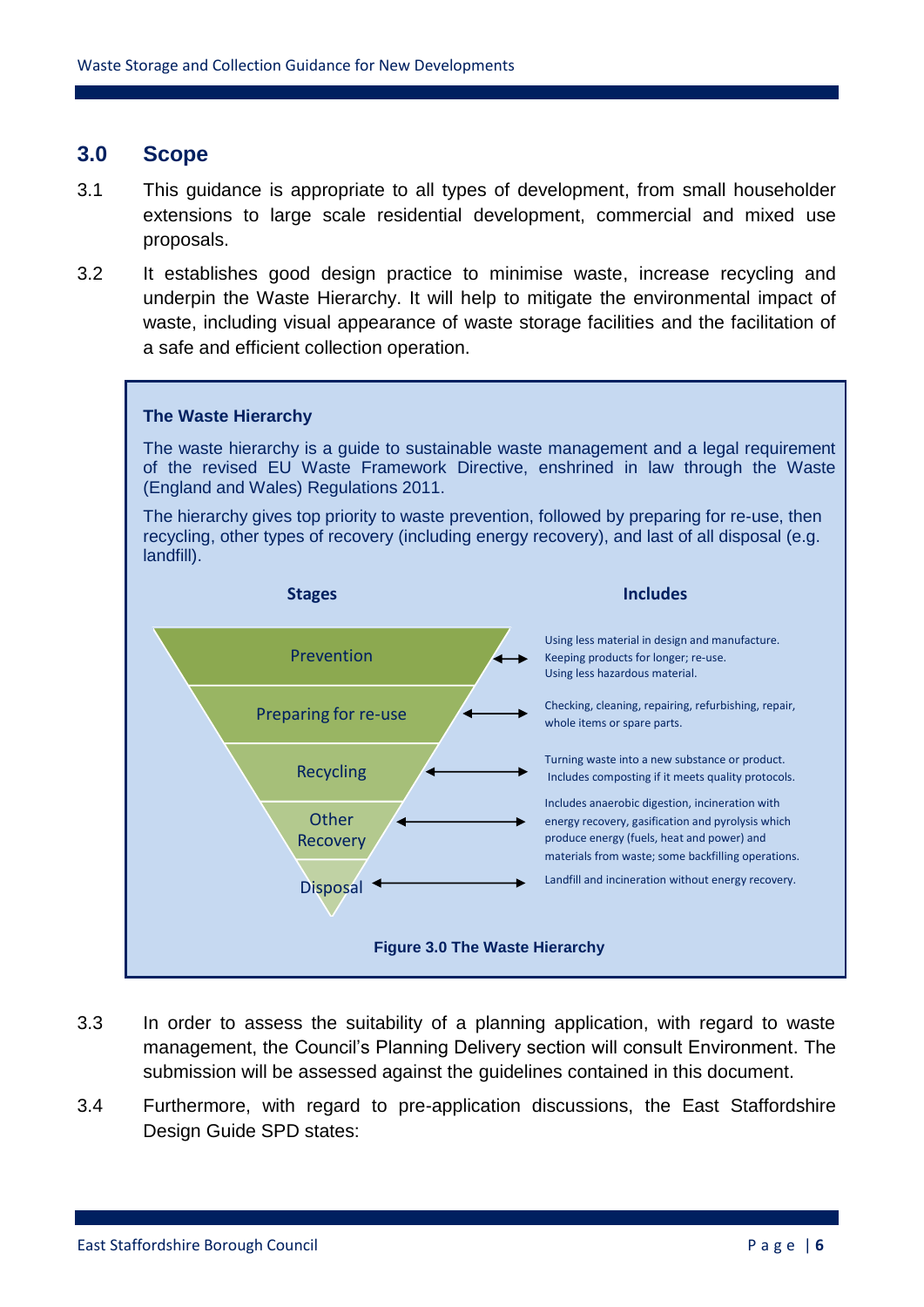*East Staffordshire Borough Council is very keen to be actively involved in the design and development process and not just at the time a planning application is submitted.*

*Positive ongoing pre-application discussions are encouraged. Working with Council planning officers from an early stage can help identify opportunities and constraints in relation to a site and development. Additionally, it can assist developers to understand what will be required for planning applications and how best to manage the planning process for a site.*

3.5 Developers should also refer to Council's Validation Document which provides guidance on the additional information required to accompany a planning application. Further details may be found at: <http://www.eaststaffsbc.gov.uk/Planning/Pages/ApplicationFormsGuidance.aspx> or by contacting the Planning Delivery Section. With regard to Waste Management, the following supporting documents are required:

### **Waste Audit and Site Waste Management Plan (SWMP)**

Management Plan Regulations 2008. PPS10: Planning for Sustainable Waste Management (July 2005), paragraphs 3, 33 – 34.

#### **Waste Audit**

Applications for 10 or more dwellings or 1000m² or more of new floorspace.

A Waste Audit is required for all major applications. This should include details of the following:

- Management of waste generated by the development process, i.e. construction, demolition and excavation;
- Use of recycled and renewable building materials in the construction of the development;
- Provision for in-house storage, recycling, treatment and disposal of waste generated by the development once in use;
- Access arrangements for collection of waste or waste derived end products generated by the development;
- Provision for energy recovery from waste and use of waste derived energy within the new development (where feasible/ appropriate).

#### **Site Waste Management Plan (SWMP)**

Applications where estimated construction costs are higher than £300,000 (for 4 or more additional dwellings or 250m² or more of new floorspace

It is a legal requirement for a **SWMP** to be prepared for any project involving construction work\* with an estimated cost greater than £300,000. To be valid, an application should include a copy of the latest version of each SWMP prepared for the application site, or failing that, there should be a statement explaining why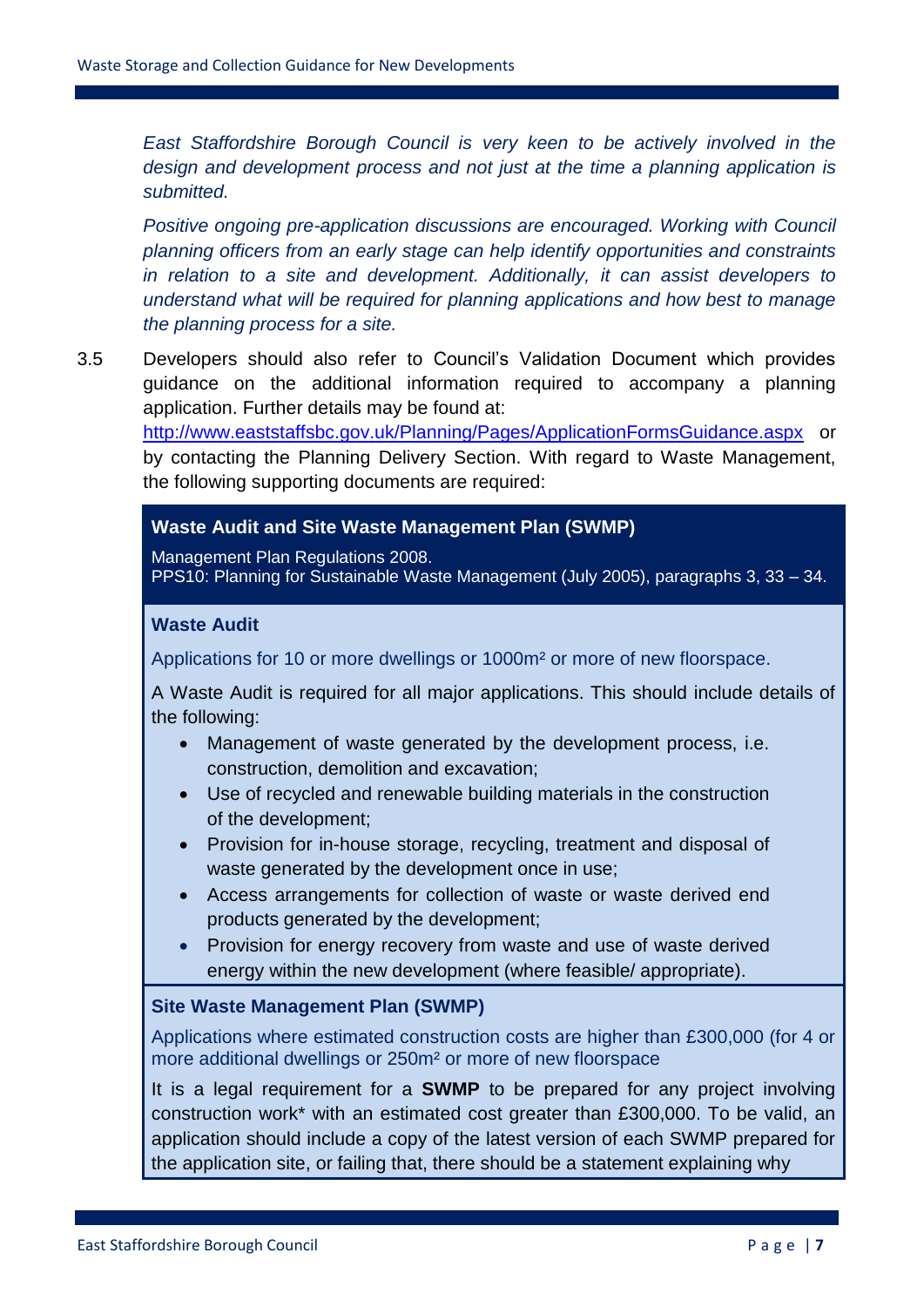copies of the SWMP(s) cannot be provided.

Applicants are encouraged to use the waste auditing and benchmarking tools/SWMP templates developed by BRE and WRAP (examples of free templates provided in links below):

[www.smartwaste.co.uk](http://www.smartwaste.co.uk/) 

[http://www.wrap.org.uk/construction/tools\\_and\\_guidance/site\\_waste\\_management](http://www.wrap.org.uk/construction/tools_and_guidance/site_waste_management_planning/index.html) [\\_planning/index.html](http://www.wrap.org.uk/construction/tools_and_guidance/site_waste_management_planning/index.html) 

\* As defined in the SWMP Regulations 2008

- 3.6 The document should not be read in isolation. Reference should also be made to the following key documents:
	- Government Review of Waste Policy in England 2011; DEFRA;
	- National Planning Policy Framework 2012; Department for Communities and Local Government;
	- Planning Policy Statement 10: Planning for Sustainable Waste Management; Office of the Deputy Prime Minister (2005);
	- Planning for Sustainable Waste Management: Companion Guide to Planning Policy Statement 10; DCLG (2005);
	- Staffordshire and Stoke-on-Trent Joint Core Waste Strategy 2010 2026;
	- Staffordshire and Stoke-on-Trent Joint Municipal Waste Management Strategy (2008);
	- East Staffordshire Design Guide: Supplementary Planning Document (February 2008);
	- Manual for Streets; DCLG, DfT;
	- Manual for Streets 2: Wider Application of the Principles; CIHT;
	- Making Space for Waste: Designing Waste Management in New Developments; ADEPT (2010).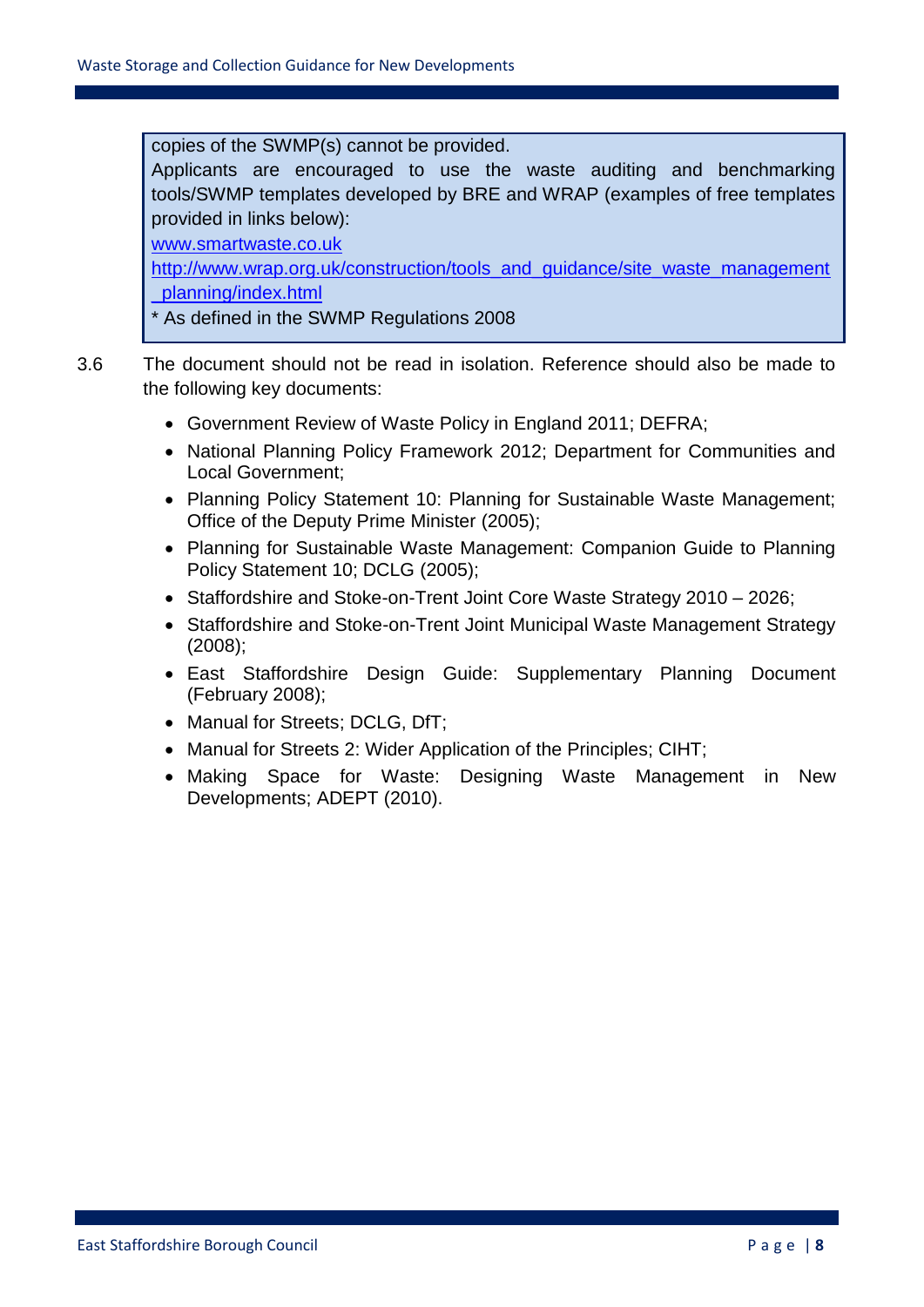### **4.0 Policy and Planning Context**

4.1 This guidance seeks to make a positive contribution to the sustainable management of waste and the need to see waste as a valuable resource, rather than a problem. In developing the guidance, reference has been made to a number of national and local policies and planning documents.

### **Government Review of Waste Policy in England 2011**

4.2 In its latest waste review, the Government recognised that good progress had been made over the last decade to reduce the volume of waste sent to landfill and increase recycling. However, it also stated that we must go further and faster to fully realise the benefit to our environment and climate change, but also in the competitiveness of our businesses. The review was guided by the Waste Hierarchy and set out a number of principle commitments, as follows:

environmental benefits and supporting economic growth, we will: As part of a more sustainable approach to the use of materials, delivering

- Prioritise efforts to manage waste in line with the waste hierarchy and reduce the carbon impact of waste;
- e Develop a range of measures to encourage waste prevention and reuse, supporting greater resource efficiency;
- Develop voluntary approaches to cutting waste, increase recycling, and improve the overall quality of recyclate material, working closely with business sectors and the waste and material resources industry;
- Consult on the case for higher packaging recovery targets for some key materials;
- Support energy from waste where appropriate, and for waste which cannot be recycled;
- Work to overcome the barriers to increasing the energy from waste which Anaerobic Digestion provides, as set out in the new AD strategy;
- Consult on restricting wood waste from landfill and review the case for restrictions on sending other materials to landfill.

To improve the service to Householders and Businesses while delivering environmental benefits and supporting growth we will:

- Support initiatives which reward and recognise people who do the right thing to reduce, reuse and recycle their waste;
- Work with councils to increase the frequency and quality of rubbish collections and make it easier to recycle;
- b Encourage councils to sign the new Recycling & Waste Services Commitment, setting out the principles they will follow in delivering local waste services;

s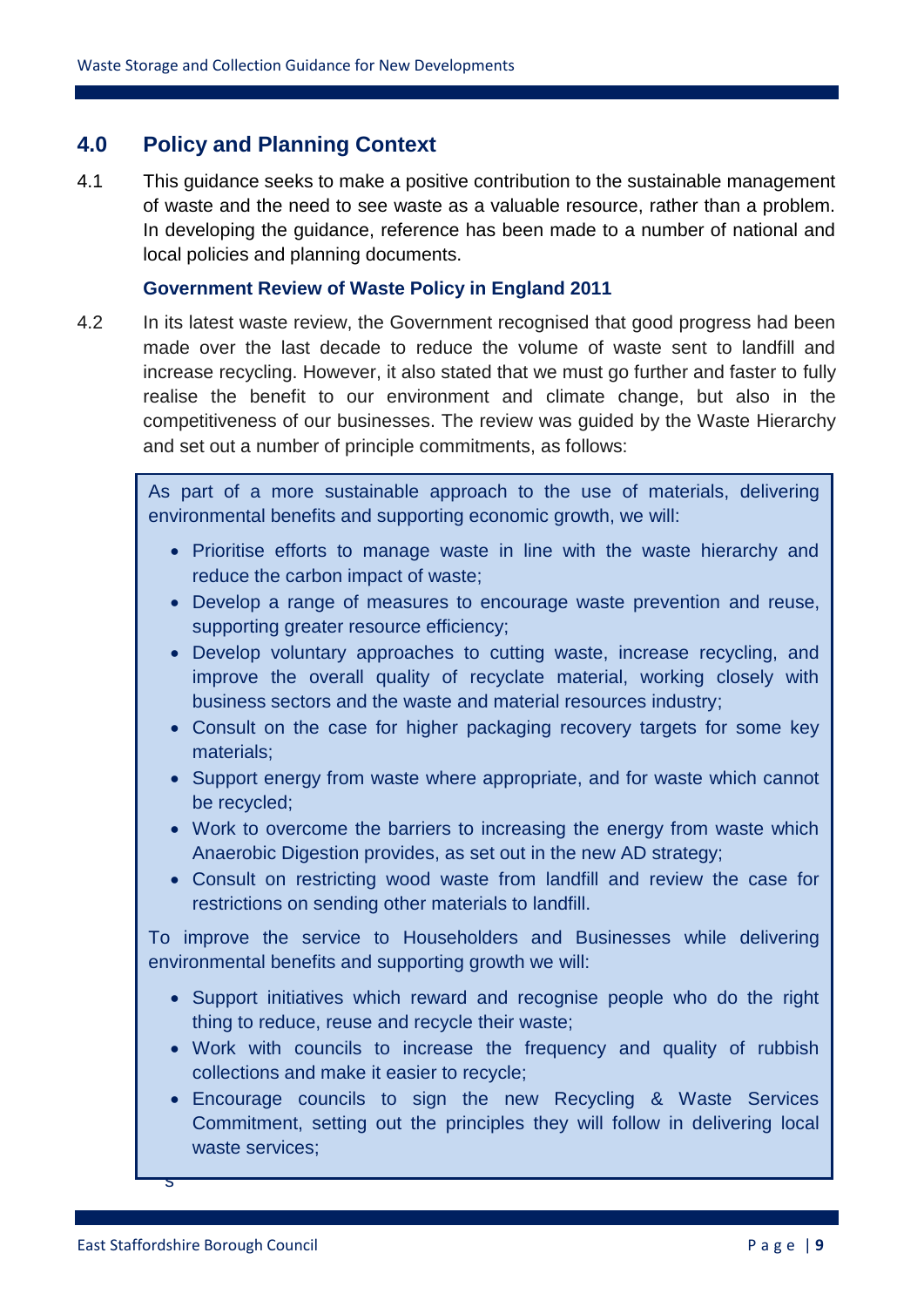- Stopping councils from criminalising householders for trivial bin offences, while ensuring that stronger powers exist to tackle those responsible for flytipping and serious waste crime;
- Support councils and the waste industry in improving the collection of waste from smaller businesses;
- Reduce the burden of regulation and enforcement on legitimate business, but target those who persistently break the law.

### **National Planning Policy Framework**

**N**

- 4.3 The National Planning Policy Framework was published in March 2012 and sets out the Governments planning policies for England. Its principal aim is to achieve sustainable development, which includes minimising waste. It does not contain specific waste polices, since these will be published in the future as part of the National Waste Management Plan for England. Until this is published, Planning Policy Statement 10 remains in place.
- 4.4 The Framework does however state that:

*Local Authorities preparing waste plans and taking decisions on waste applications should have regard to policies in this Framework so far as relevant*.

### **Planning Policy Statement 10: Planning for Sustainable Waste Management**

- 4.5 Planning Policy Statement 10 (PPS10) sets out the Governments key planning objectives for waste management. It forms part of the national waste management plan for the UK and, in relation to this guidance document, outlines the importance of good design and layout in new developments.
- 4.6 Paragraphs 35 and 36 state:

*Good design and layout in new development can help to secure opportunities for sustainable waste management, including for kerbside collection and community recycling as well as for larger waste facilities. Planning authorities should ensure that new development makes sufficient provision for waste management and promote designs and layouts that secure the integration of waste management facilities without adverse impact on the street scene or, in less developed areas, the local landscape.*

*Waste management facilities in themselves should be well-designed, so that they contribute positively to the character and quality of the area in which they are located. Poor design is in itself undesirable, undermines community acceptance of waste facilities and should be rejected.*

### **Staffordshire and Stoke-on-Trent Joint Core Waste Strategy 2010 – 2026**

4.7 Staffordshire County Council and Stoke-on-Trent City Council have jointly prepared the 'Staffordshire and Stoke-on-Trent Joint Waste Core Strategy' for formal pre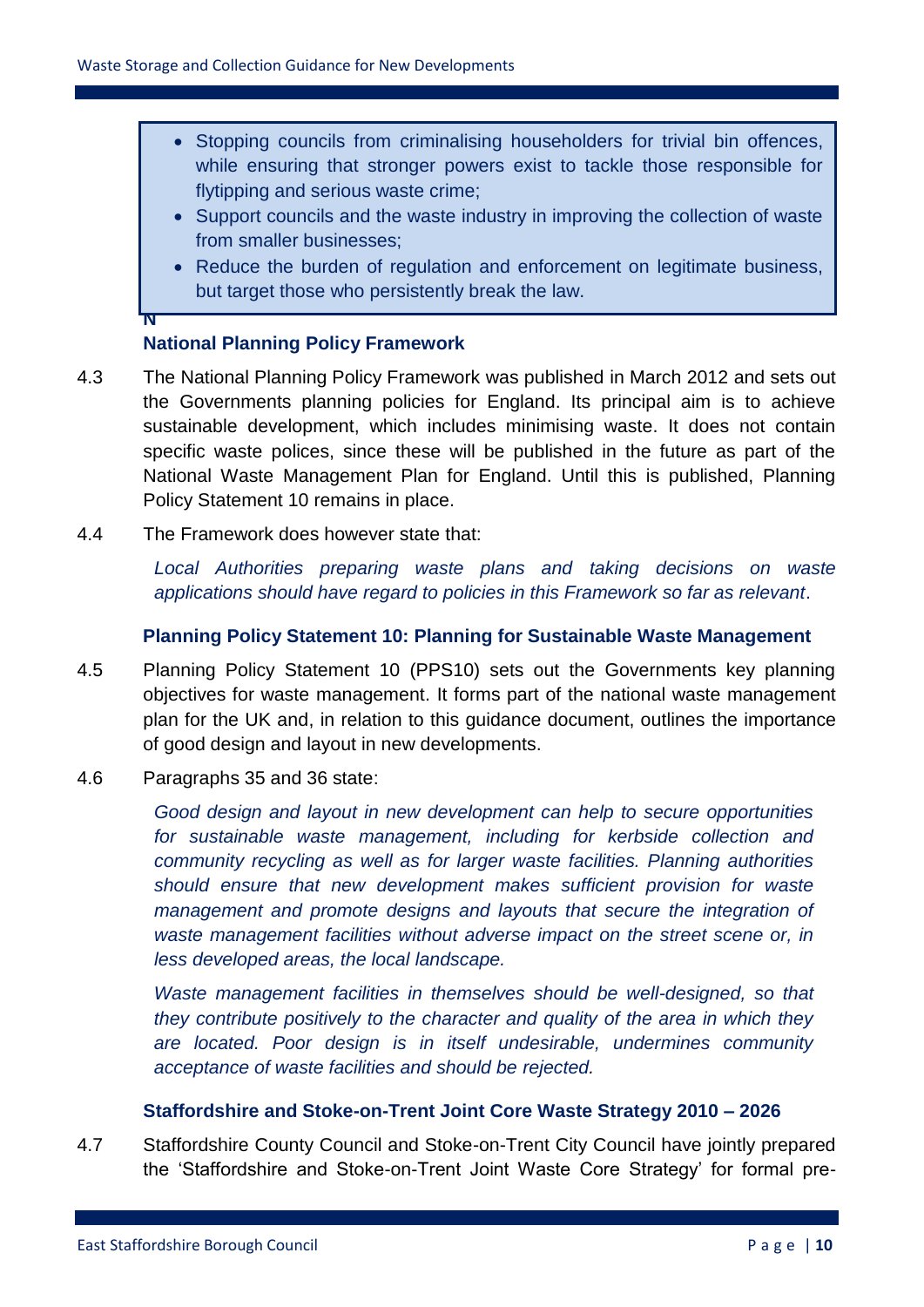submission consultation under Regulation 27 of the Town and Country Planning (Local Development) (England) Regulations 2004 (as amended). This is a strategy for how to manage all the waste produced in Staffordshire and Stoke-on-Trent for the period 2010 - 2026, setting out where, when and how new waste management facilities will be developed and assessed. When adopted, this strategy will replace the existing Waste Local Plan in determining waste planning applications.

- 4.8 The 'Publication' document is the version of the strategy that the Councils intend to submit to the Secretary of State. The representations submitted will be forwarded to the Secretary of State. He will then appoint an Inspector, who will hold an 'Examination' to consider whether the strategy complies with the legal requirements and is 'sound'. The submission will be made to the Secretary of State in January 2012 with a view to formal Adoption in Autumn 2012.
- 4.9 The Joint Waste Core Strategy will set out a vision, objectives and spatial strategy for the development of waste management facilities in Staffordshire and the City of Stoke-on-Trent over the next 15 years. It will indicate broad locations for the development of future waste sites and set criteria to be applied to proposals for new development within those broad locations.

### **Vision**

By 2026 the people and businesses of Staffordshire and Stoke-on-Trent will be actively minimising waste and regarding waste as a resource.

To support this, 'our waste infrastructure' will comprise a network of existing, enhanced and new sustainable waste management facilities that are in the right place to contribute to the local economy, and to minimise and/or mitigate any impacts on climate change, people, transportation systems, and the built, natural, historic and water environment.

More specifically 'our waste infrastructure' will:

- Have the capacity to manage an amount of waste at least equivalent to the amount we generate. This capacity will be higher up the "waste hierarchy" so that we can minimise our reliance on and use of landfill. In order to maintain this capacity, we will have used our planning powers where necessary to try to protect our waste infrastructure from constraints that may be imposed by non-waste related development in the vicinity;
- Be located close to the main urban areas, as far as practicable, to minimise the impacts of transporting waste and recycled materials; and,
- Meet modern design standards and, wherever practicable and environmentally acceptable, be located within buildings or enclosed structures appropriate to the technology or process, on general industrial or previously developed land.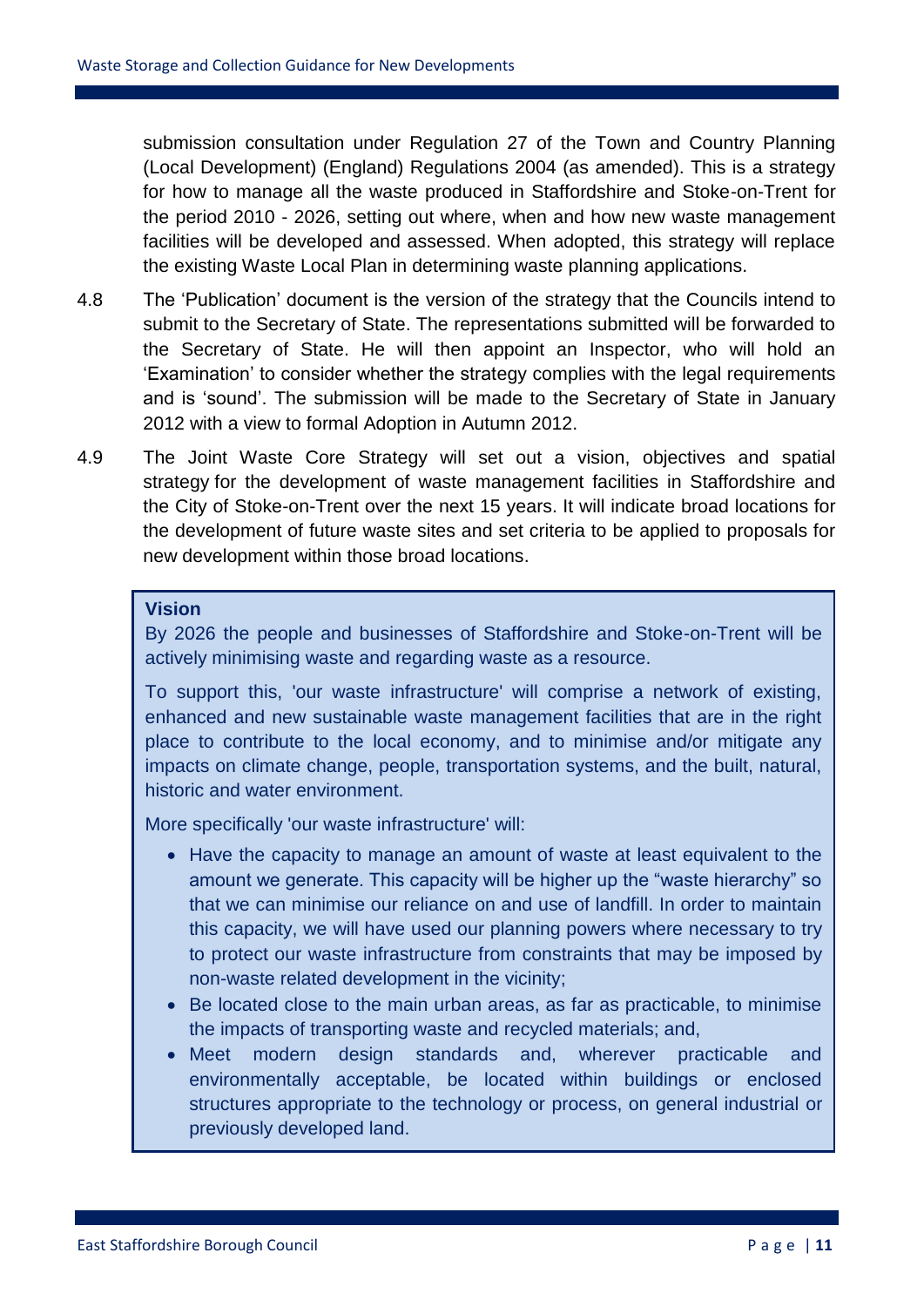4.10 The vision is to be delivered through a number of specific policies which support 4 strategic objectives. Policy 1.2 is particularly relevant to this guidance.

### **Policy 1.2 Make better use of waste associated with non-waste related development**

All major development proposals should:

- Use /Address waste as a resource;
- Minimise waste as far as possible;
- Demonstrate the use of sustainable design and construction techniques, i.e.: resource-efficiency in terms of sourcing of materials, construction methods, and demolition;
- Enable the building to be easily decommissioned or reused for a new purpose; and enable the future recycling of the building fabric to be used for its constituent material;
- Maximise on-site management of construction, demolition and excavation waste arising during construction;
- Make provision for waste collection to facilitate, where practicable, source separated waste collection systems; and,
- Be supported by a site waste management plan.
- 4.11 Para 5.8 and 5.9 in the Core Strategy state: *"The principles of waste minimisation should be applied to all development, alongside increasing awareness amongst business operators and communities. All major developments should demonstrate that they have addressed waste minimisation and resource efficiency issues".*

*"The layouts for new developments should include adequate storage for recyclable and non-recyclable waste pending collection including storage for recyclable wastes, and access for waste collection vehicles. Applicants for such development should therefore liaise with the relevant local planning Authority at the earliest opportunity, to check the requirements for storage of recyclable and non-recyclable waste and the access requirements for waste collection".*

### **East Staffordshire Design Guide: Supplementary Planning Document (SPD)**

- 4.12 The East Staffordshire Design Guide recognises that high quality design should be the aim of all those involved in the development process. The Council is committed to raising design standards in all new development. This is in part to take forward national government's sustainable communities agenda, but also to improve the quality of the environment across the Borough.
- 4.13 The design guide recognises that value can be added to a development through good design, with the following benefits:
	- Add economic value as a percentage increase in saleable / rentable values;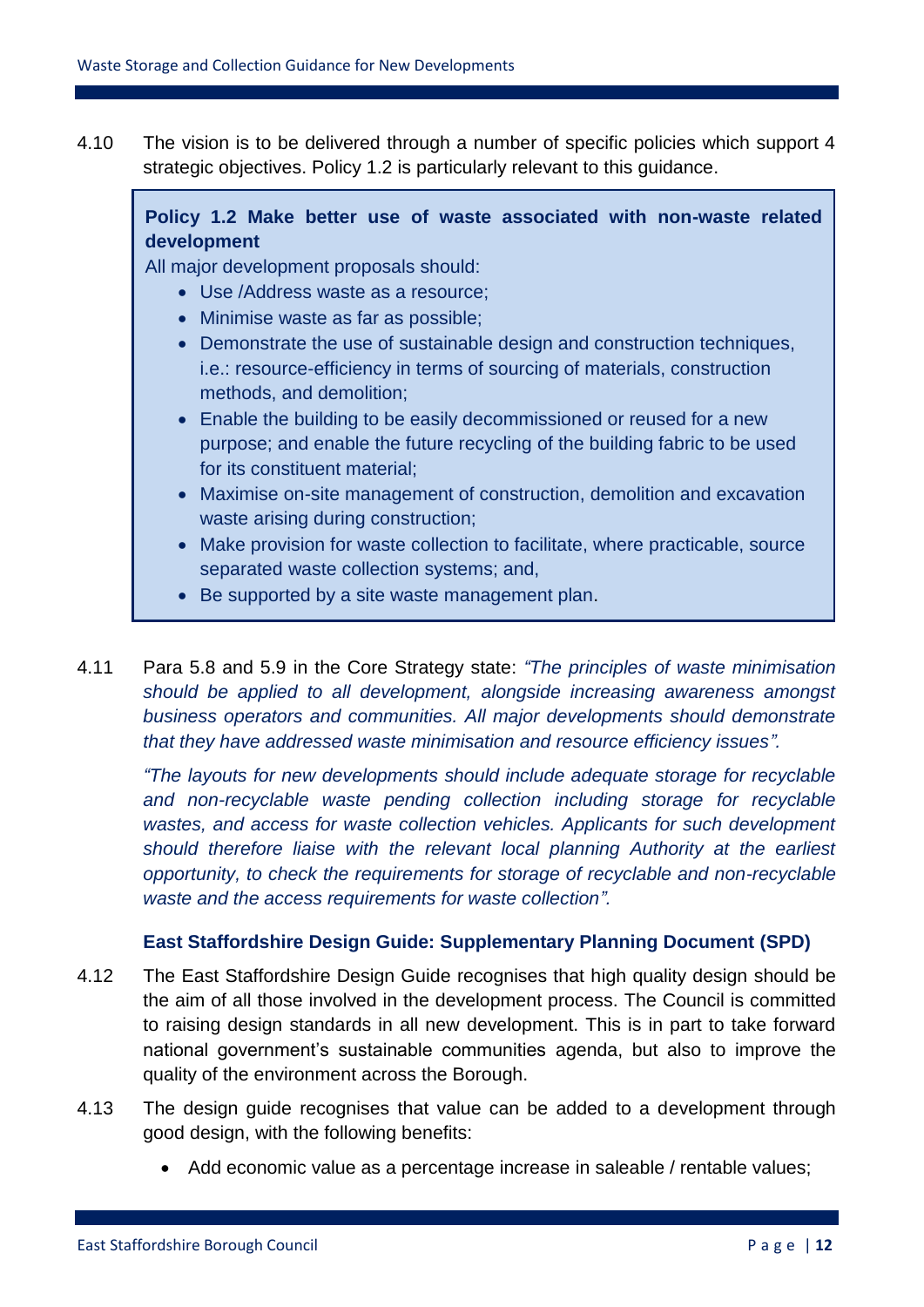- Help developments to sell or let more quickly;
- Enable more efficient use of land to generate development outputs;
- Create a value added development by maximizing latent site opportunities;
- Create a legacy of environmental improvement and regeneration;
- Support and deliver transformational change to create new commercial markets;
- Generate health, education and community benefits;
- Create safer places, which are attractive to people and well used; and
- Support an improved quality of life.
- 4.14 In relation to waste management, the design guide makes reference to the importance of waste storage and collection in the design process:

#### Paragraph 2.6.4 states:

*The location of essential plant or infrastructure, for example sub-stations, bin stores, cycle stores and junction boxes, flues and ventilation and other plant can also have a detrimental impact on the quality of the scheme. Simple robust design and discreet location of infrastructure can help ensure the quality of the design is not undermined.*

In terms of sustainability, paragraph 2.10.2 states:

*Residential developments will need to be designed to be environmentally sustainable as buildings and places, but also to support more sustainable lifestyles. Simple issues like designing appropriate storage space, particularly for cycles, integrating recycling facilities and providing water butts for all houses, can all help to encourage more environmentally responsible lifestyles.*

For commercial developments, paragraph 3.18.3 refers:

*The Council will encourage developers to set out the management arrangements for their development, focusing on the buildings (and any associated plant), the grounds (including open spaces and parking areas) and the operation of the development (including noise, storage and waste). This could form part of the Design and Access Statement.*

### **Staffordshire and Stoke-on-Trent Structure Plan and East Staffordshire Local Plan**

4.15 The guidance is also drawn from a number of local policies as set out below, including saved polices in both the East Staffordshire Local Plan and the Staffordshire and Stoke-on-Trent Structure Plan.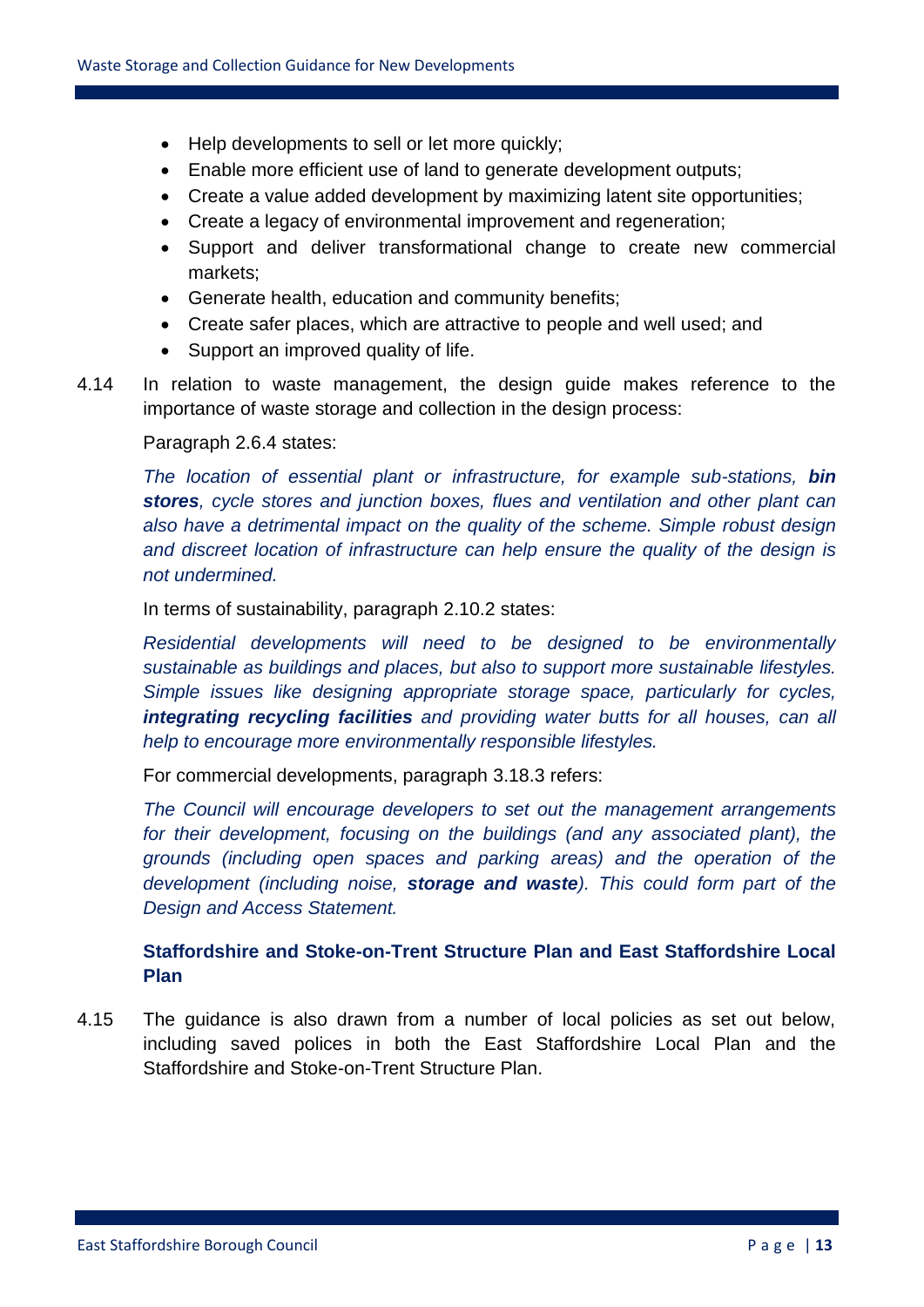### **Structure Plan Policy MW5 Sustainable Waste Management**

In accordance with the principles of sustainable waste management:

- (a) proposals at or near the top of the 'waste hierarchy' will be favoured provided that the proposals represent the 'best practicable environmental option', include sensitive working and restoration practices and do not cause any unacceptable direct or indirect adverse impacts;
- (b) new proposals should be located reasonably close to the source of waste production in accordance with the 'proximity principle';
- (c) an appropriate contribution towards the treatment and disposal of waste arising within the West Midlands or adjoining regions will continue to be provided, in accordance with the principle of 'regional self-sufficiency' and the 'proximity principle', provided that it would not cause any unacceptable direct or indirect adverse impacts upon people, transportation systems or the environment;
- (d) Staffordshire and Stoke-on-Trent will aim to continue to be self-sufficient in the management of waste arising in the Plan area;
- (e) the waste implications of all major development proposals and the measures to be taken to manage the waste generated should be identified and be consistent with the 'waste hierarchy' and the 'best practicable environmental option'.
- 4.16 Reference is also made to Structure Plan Policy D8 and Local Plan Policy IMR2, both of which require developments to provide appropriate mitigation measures or financial contributions.

### **Structure Plan Policy D8**

**Providing Infrastructure Services, Facilities and/or Mitigating Measures Associated with Development**

Where appropriate, development schemes should be accompanied by the provision of necessary on- and off-site infrastructure, community services, and/or mitigating measures. Local authorities should include in their local plans policies on planning obligations with the aim of securing benefits where these are necessary, relevant to planning, directly related in scale and kind to the proposed development and reasonable in all other respects.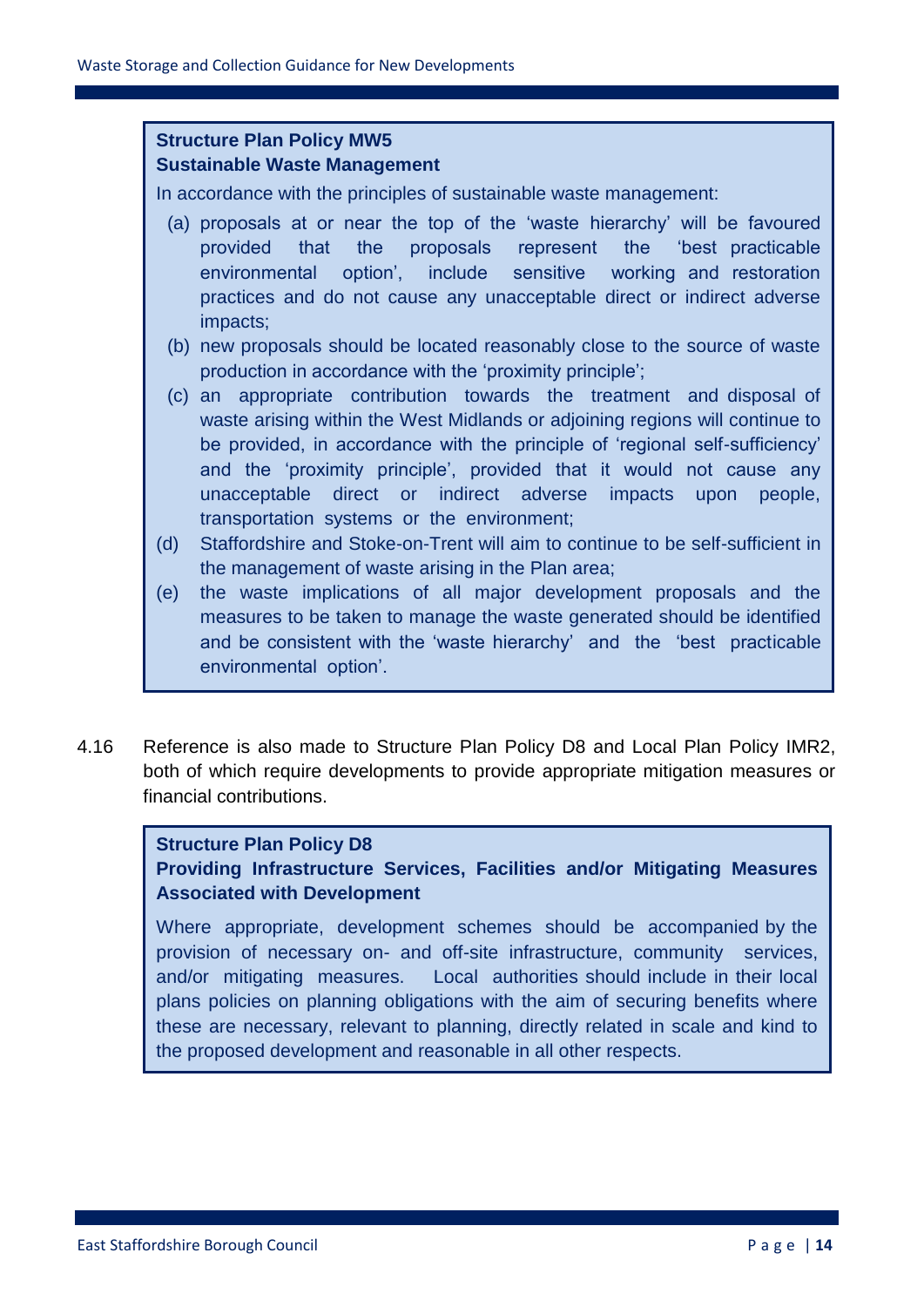### **Local Plan Policy IMR2 Contributions and Legal Agreements**

In considering proposals for development where planning objections cannot be overcome by condition the planning authority will seek to enter into a legal agreement with the applicant with the intention of securing provisions to overcome any adverse social, economic or environmental impact arising from the development. Any provisions secured through such agreements will be necessary, reasonable, commensurate with the scale, nature and location of the development and clearly related to valid planning objectives. Provisions secured through such agreements may be through direct provision or through the payment of sums to the appropriate body to secure provision off site. Any financial contributions to the provision of facilities shall be identified separate from an organisation's own expenditure, spent on provisions clearly related in scale and kind to the development and returned if not spent within a reasonable period.

### **Staffordshire and Stoke-on-Trent Joint Municipal Waste Management Strategy**

- 4.17 In May 2007 DEFRA published its updated National Waste Strategy for England and Wales entitled 'WASTE 2007' which imposed statutory targets on Waste Collection Authorities for increased recycling and composting rates and reducing the volume of residual waste collected.
- 4.18 The Staffordshire and Stoke-on-Trent Joint Municipal Waste Management Strategy sets an overall vision for the sustainable management of municipal waste in Staffordshire and Stoke-on-Trent to 2020 and beyond, and contains three overarching principles:
	- To increase household recycling: delivering a combined household recycling and composting target of 55% (equivalent to 50% of all municipal solid waste).
	- To recover benefit from all remaining municipal solid waste: sending approximately 50% of all municipal solid waste for recovery.
	- To achieve the target of zero municipal waste to landfill: minimising municipal waste to landfill through increased recycling followed by maximum recovery of all remaining residual waste, thus placing landfill as the last and final option.
- 4.19 The Council developed an Action Plan for East Staffordshire to achieve these targets, setting out 3 principle objectives:
	- Reduce the volume of household waste collected
	- Continue to increase the level of recycling and composting
	- Reduce the volume of waste sent to landfill
- 4.20 In January 2008, the Council's Cabinet approved a stretch recycling/composting target of 55%, by 2020, as part of its commitment to the Joint Waste Management Strategy for Staffordshire and Stoke-on-Trent, entitled 'Zero Waste to Landfill' by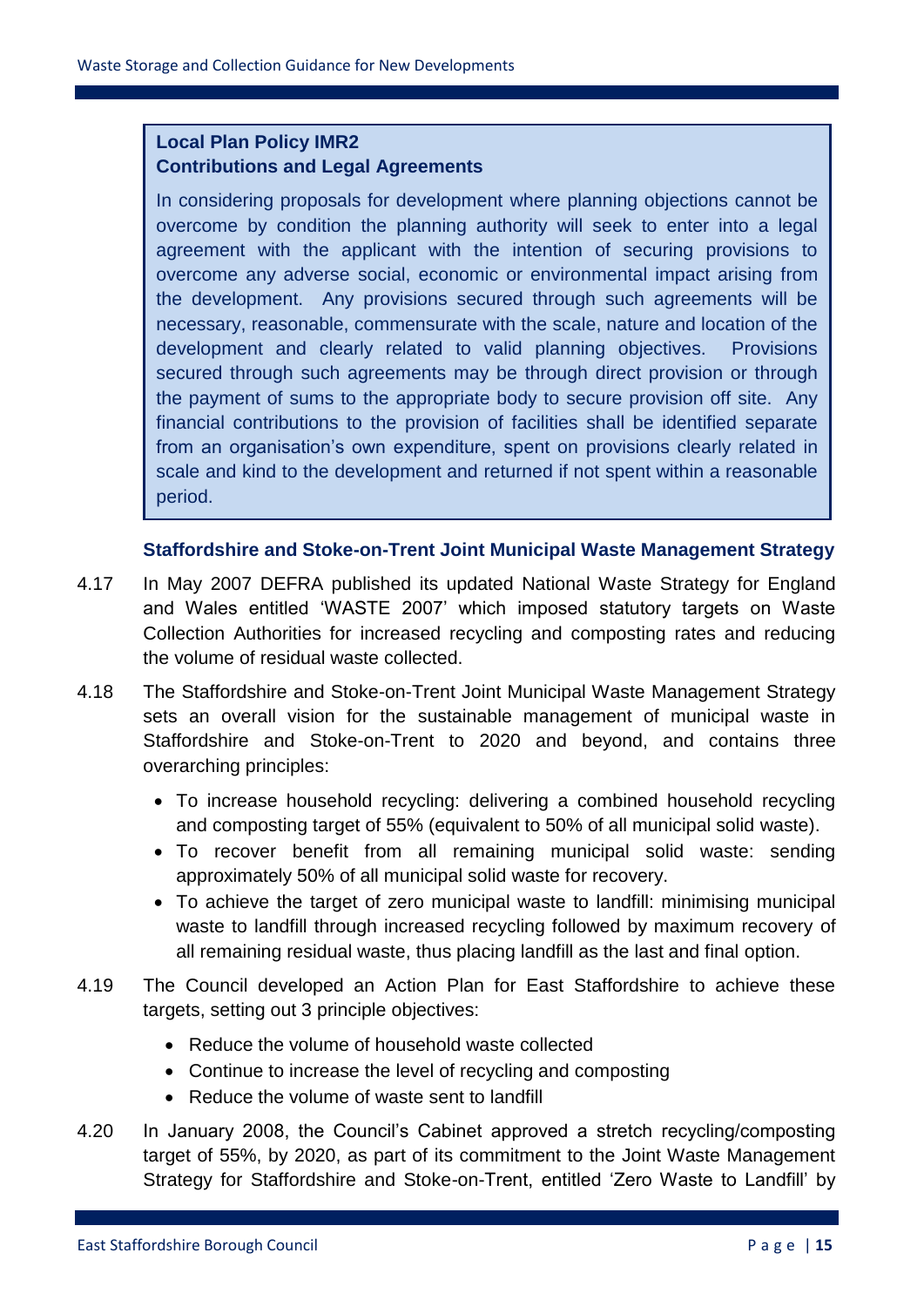2020. Subsequently, in November 2008, Cabinet agreed to implement Alternate Weekly Collections from April 2009 to achieve a step change in performance. As part of this, residents were issued with a blue bin to enable the Council to collect a greater range of recyclable materials, including cardboard, tetra packs and all plastics.

- 4.21 More recently, at the October 2011 meeting of the Staffordshire and Stoke-on-Trent Joint Waste Management Board, Members resolved to refresh the joint strategy to compliment the recent Government review of waste. This will be undertaken over the next 12 months and will include the following key parameters:
	- That we treat waste as a resource, not a problem.
	- Include clear recognition of partner authority's waste minimisation and recycling strategies.
	- Incorporate a waste minimisation and re-use strategy.
	- Explore fully the potential to increase work with third sector organisations.
	- Incorporate a strategy for dealing with commercial waste.
	- Set a clear framework for infrastructure requirements which consider a wide range of technologies to ensure we recover the maximum value from the materials we collect.
	- Working in partnership to maximise external funding opportunities.

### **Manual for Streets**

4.22 Manual for Streets provides technical guidance on the detailed design of streets and open spaces. It provides guidance on the design of waste collection services and the need to integrate waste storage and collection into the design of streets.

### **Manual for Streets 2: Wider Application of the Principles**

4.23 Manual for Streets 2 is a companion guide to Manual for Streets and demonstrates through guidance and case studies how the principles can be extended beyond residential streets to encompass both urban and rural situations.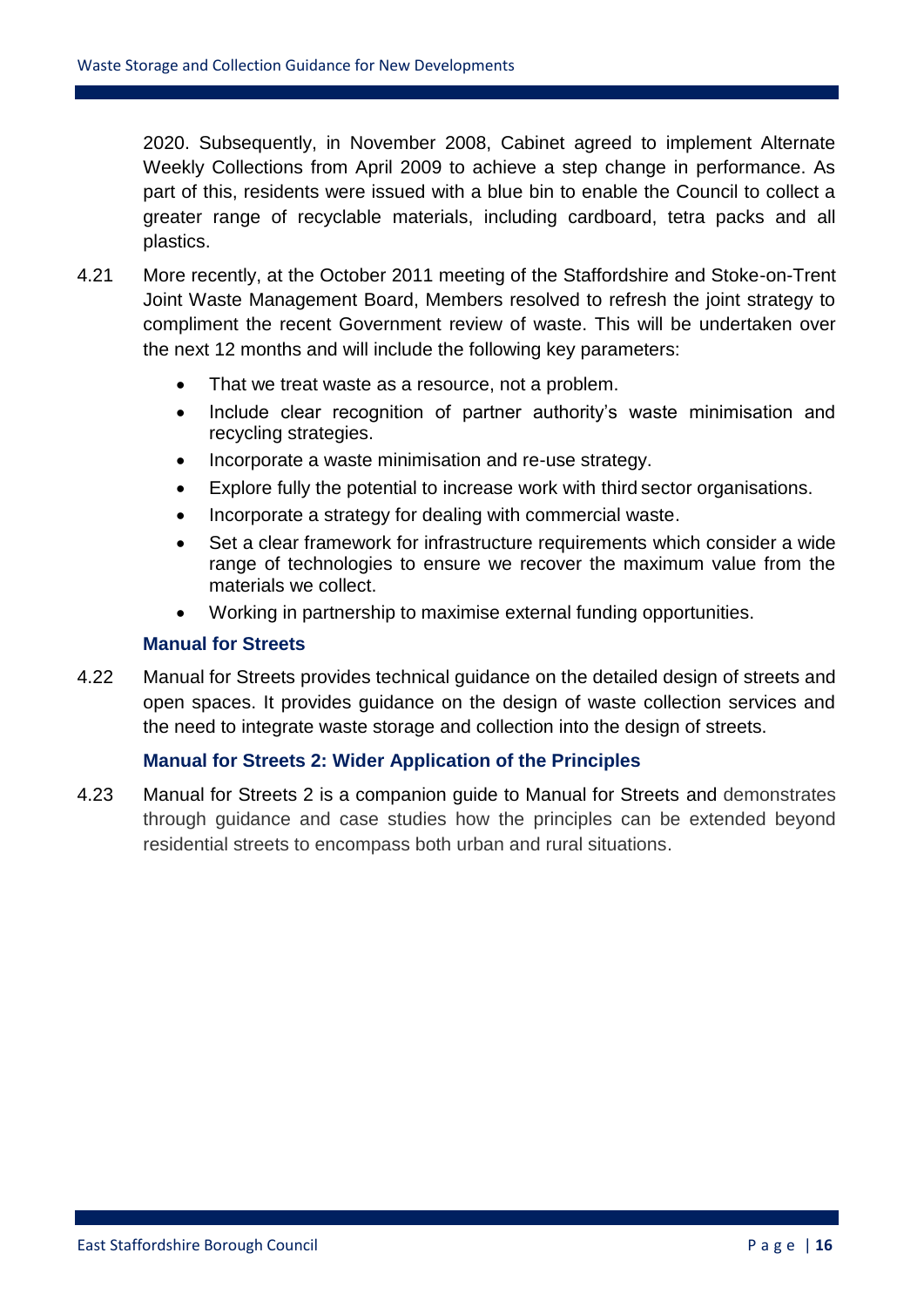### **5.0 Legislation**

- 5.1 In accordance with Part II of the Environmental Protection Act 1990 (EPA), Waste Collection Authorities are required to collect waste from all residential properties within their borough boundary. The Authority may also specify the type and number of receptacles to be used and the locations where the waste should be placed for collection purposes.
- 5.2 More specifically, Section 45 EPA places a duty on the Council to arrange for the collection of household waste, including, if requested, commercial waste. Section 45A places a duty for the separate collection of recyclable waste. Section 46 is more specific in terms of the receptacles to be used and establishes the following:
	- Waste of certain types to be stored separately so that they may be recycled;
	- Occupiers of dwellings to provide containers of a specified type for the storage of waste;
	- Additional containers to be provided for the separate storage of recyclable waste;
	- Locations where containers should be placed for emptying.
- 5.3 All new developments must also comply with Part H6 of the Building Regulations 2000 (solid waste storage). This specifies that:
	- Adequate means of storing waste is required;
	- Adequate means of access should be provided for people in the building to the place of storage and from the place of storage to a collection point for the collection of waste.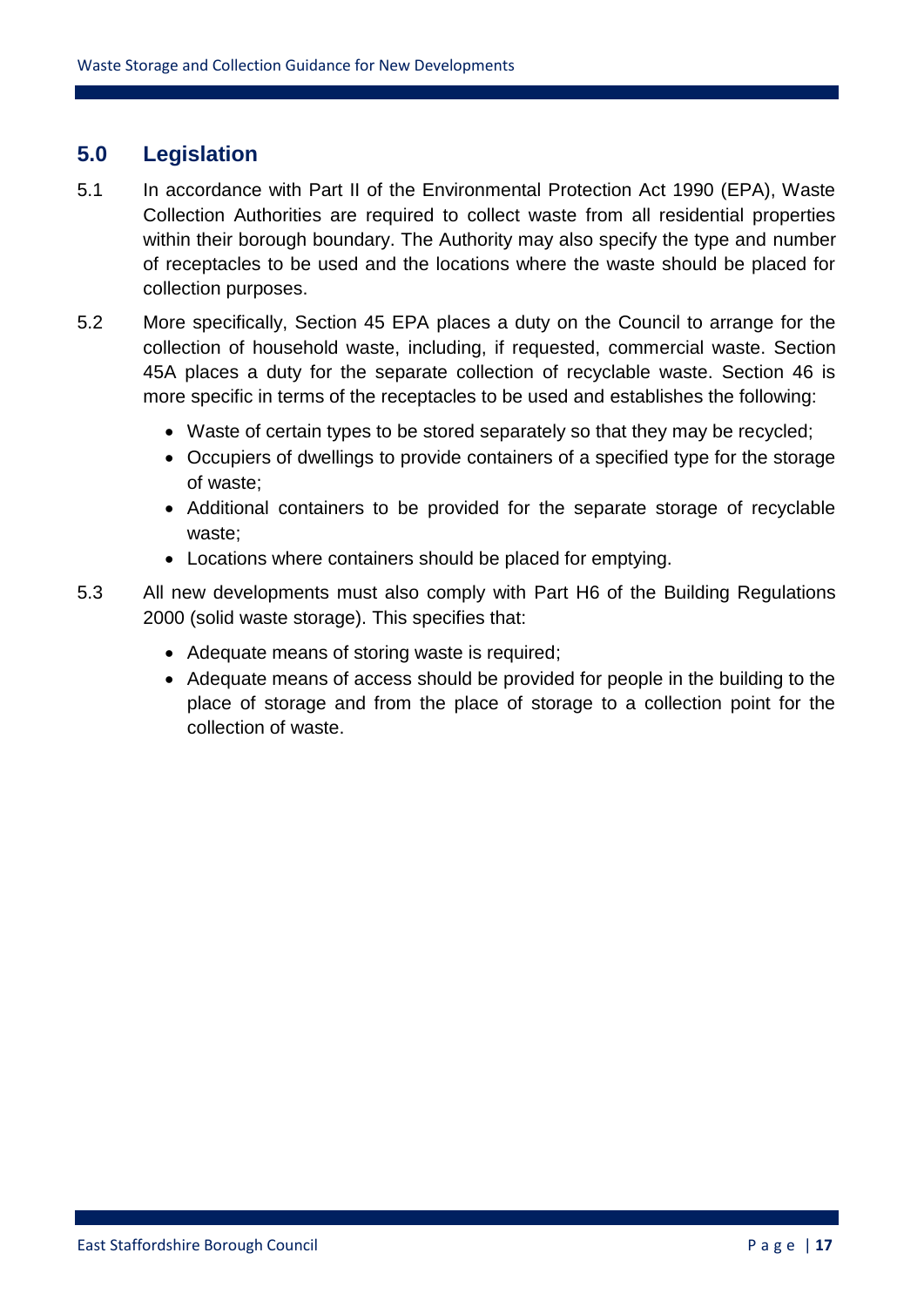### **6.0 Residential Developments**

### **6.1 Housing**

- 6.1.1 To promote recycling within the home environment, provision should be made for both internal and external storage of all the waste streams collected by the Council.
- 6.1.2 The Council operates an alternate weekly collection service whereby residents have their grey bin collected one week and their blue bin, brown bin and blue bag collected the following week. Material segregation is as detailed below:
	- Blue bin dry recyclables, including glass, plastics, metals and cardboard;
	- Brown bin organics including **food waste**, grass cuttings, leaves, plants and cuttings;
	- Blue bag paper and magazines;
	- Grey Bin residual waste, including any item which cannot currently be recycled or composted.
- 6.1.3 All residential dwellings should be provided with suitable containment systems to enable householders to segregate and store these separate waste streams. The internal and external capacities detailed in the following paragraphs are applicable to individual houses and flats/apartments.

### **Internal Storage Capacity**

- 6.1.4 Internal storage is necessary to ensure that residents have sufficient space to segregate waste at source. It enables residents to proactively support the Council's waste collection service through the efficient segregation of different waste streams.
- 6.1.5 The Borough Council does not supply containers for internal storage, so developers should seek to provide suitable facilities within each unit of housing. This will enable residents to segregate residual waste, food waste and dry recyclables and store it temporarily prior to transferring to outside storage/bins.
- 6.1.6 Internal storage should allow for the segregation of the following materials:
	- Dry recyclables, including plastics, cardboard, glass and metals
	- Food Waste
	- Paper
	- Residual waste, which includes any item that cannot currently be recycled or composted.



6.1.7 The size of the units should be sufficient to store a volume of waste that supports the Council's alternate weekly collection system. It is therefore recommended that no individual bin should have a volume less than 15 litres and that developers provide a minimum total capacity of 60 litres. This may be achieved for example through the use of kitchen units with drawers or containers as shown above.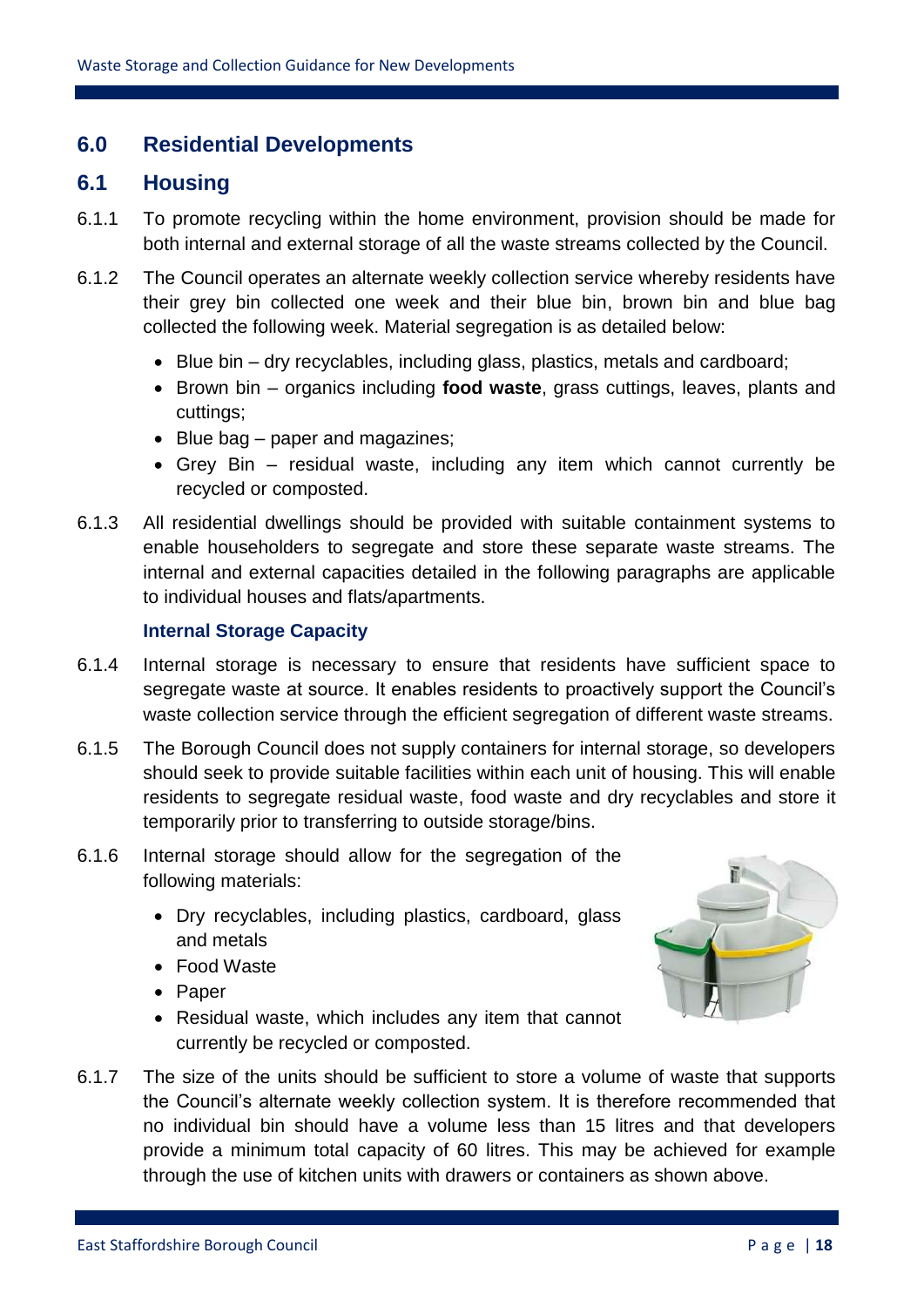- 6.1.8 Internal storage should also be considered as part of any planning application which seeks to extend kitchen and utility areas.
- 6.1.9 Additional guidance may be found in BS 5906 (2005) Waste Management in Buildings: Code of Practice.

### **External Storage Capacity**

6.1.10 Developers will be required to provide the appropriate amount of space to house the external storage containers in a manner that minimises their visual impact and integrates into the design of the property/development. Reference should be made to the East Staffordshire Design Guide: Supplementary Planning Document (2008).

| <b>Type of Waste</b>                                    | Container              | Capacity    | Colour       | Image |
|---------------------------------------------------------|------------------------|-------------|--------------|-------|
| Recyclables (mixed<br>glass, plastics, card,<br>metals) | Wheeled bin            | 240 litres* | <b>Blue</b>  |       |
| Organic (garden)<br>waste                               | Wheeled bin            | 240 litres* | <b>Brown</b> |       |
| <b>Residual Waste</b>                                   | Wheeled bin            | 180 litres* | Grey         |       |
| Paper                                                   | <b>Reusable</b><br>bag | 35 litres   | <b>Blue</b>  |       |

#### **Table 6.0. External Storage Containers**

\* Whilst the containers detailed in Table 6.0 represent the standard sizes issued to households, developers should be aware of the Council's policy for individuals or larger families. For example, a 140 litre container may be issued to a single person household or, for households with 6 or more people permanently living at the property, a 360 litre grey and blue bin may be issued to reflect the additional demand.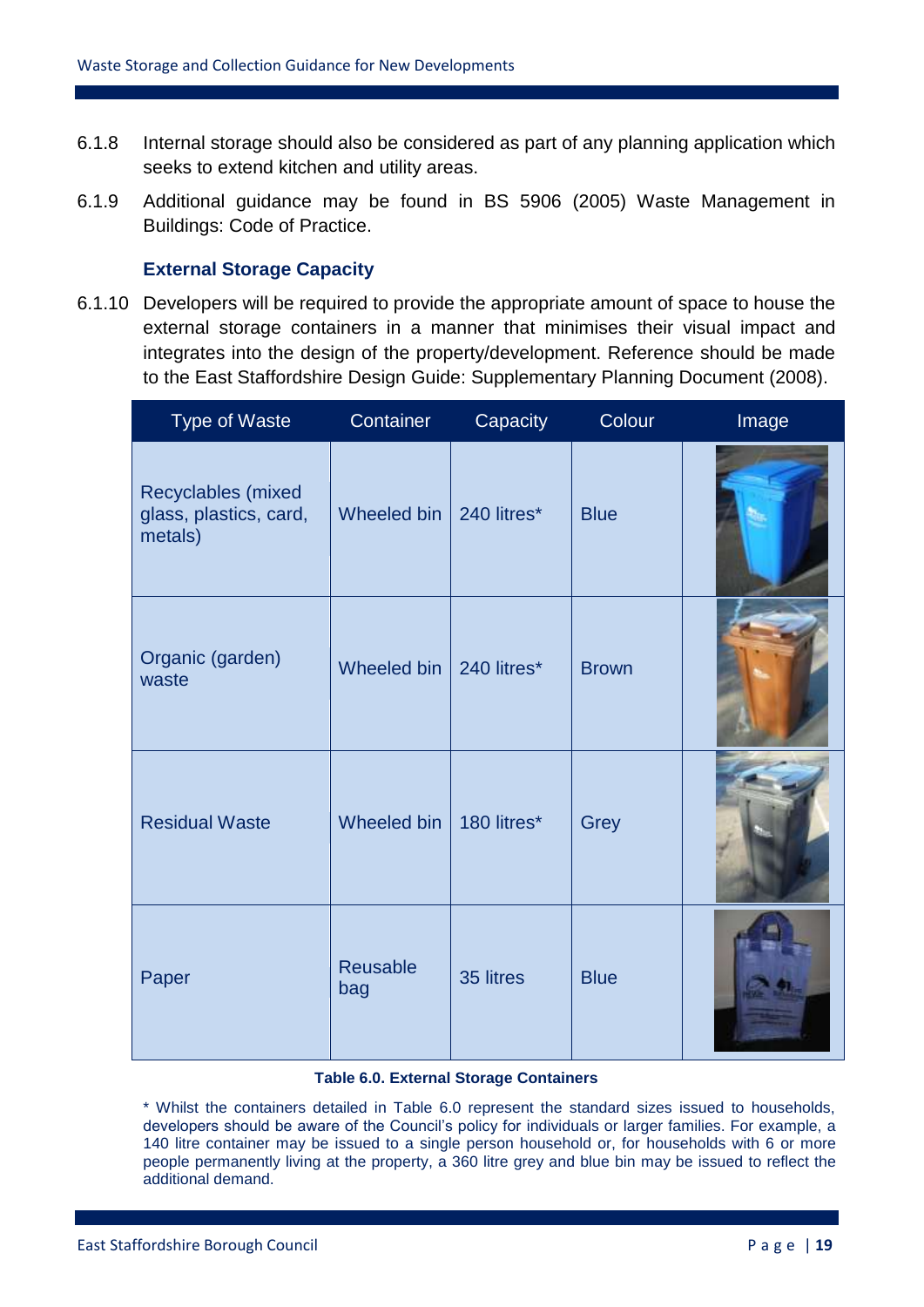6.1.11 East Staffordshire Borough Council currently operates an alternate weekly collection service whereby residents have their grey bin collected one week and their blue bin, brown bin and blue bag collected the following week. A summary of the external containers is shown in Table 6.0 above, with a full specification contained in Appendix A.

### **Waste Storage Points**

- 6.1.12 Containers must be located within the boundary of each property and identified on planning drawings. The storage areas should be sensitively located and designed in accordance with the East Staffordshire Design Guide SPD. The storage area must be sufficient to accommodate all external containers. It should be noted that larger properties and/or those with larger families may require 360 litre containers instead of standard 180 or 240 litre units. This should be taken into consideration when designing storage areas.
- 6.1.13 The storage area and collection point must be on hard standings and, if covered, of sufficient height to permit opening of bin lids. Residents are responsible for moving the containers from the storage area to the collection point, so the areas should be conveniently located.
- 6.1.14 In summary, storage points should adhere to the following guidelines:
	- Sensitively located to the side or rear of the property, with appropriate screening. Storage of waste bins at the front of properties will not be accepted.
	- Be accessible to disabled people, particularly wheelchair users;
	- Not require wheeled bins/containers to be moved through a building to reach the collection point;
	- Be well ventilated and preferably in a shaded position to minimise odours;
	- Storage areas must not be more than 30 metres from the designated collection point;
	- Collection crews should not have to move 2- wheeled containers more than 25 metres and 4-wheeled containers no more than 10 metres.;
	- Gradients should not exceed 1 in 12 and avoid steps;
	- Contracted in a smooth, bound material, with appropriate drainage.
- 6.1.15 As a general rule, householders are required to present their bins for kerbside collection and return them to the storage point as soon as possible after collection. In some instances, for those with certain physical or mobility problems, the Council may be able to offer an Assisted Collection. Developers should therefore ensure that storage areas are also accessible to collection crews in order to accommodate this.

#### **Housing Extensions**

6.1.16 Where a proposed extension to an existing property results in the loss of the outside waste storage area, a suitable alternative area must be provided as part of the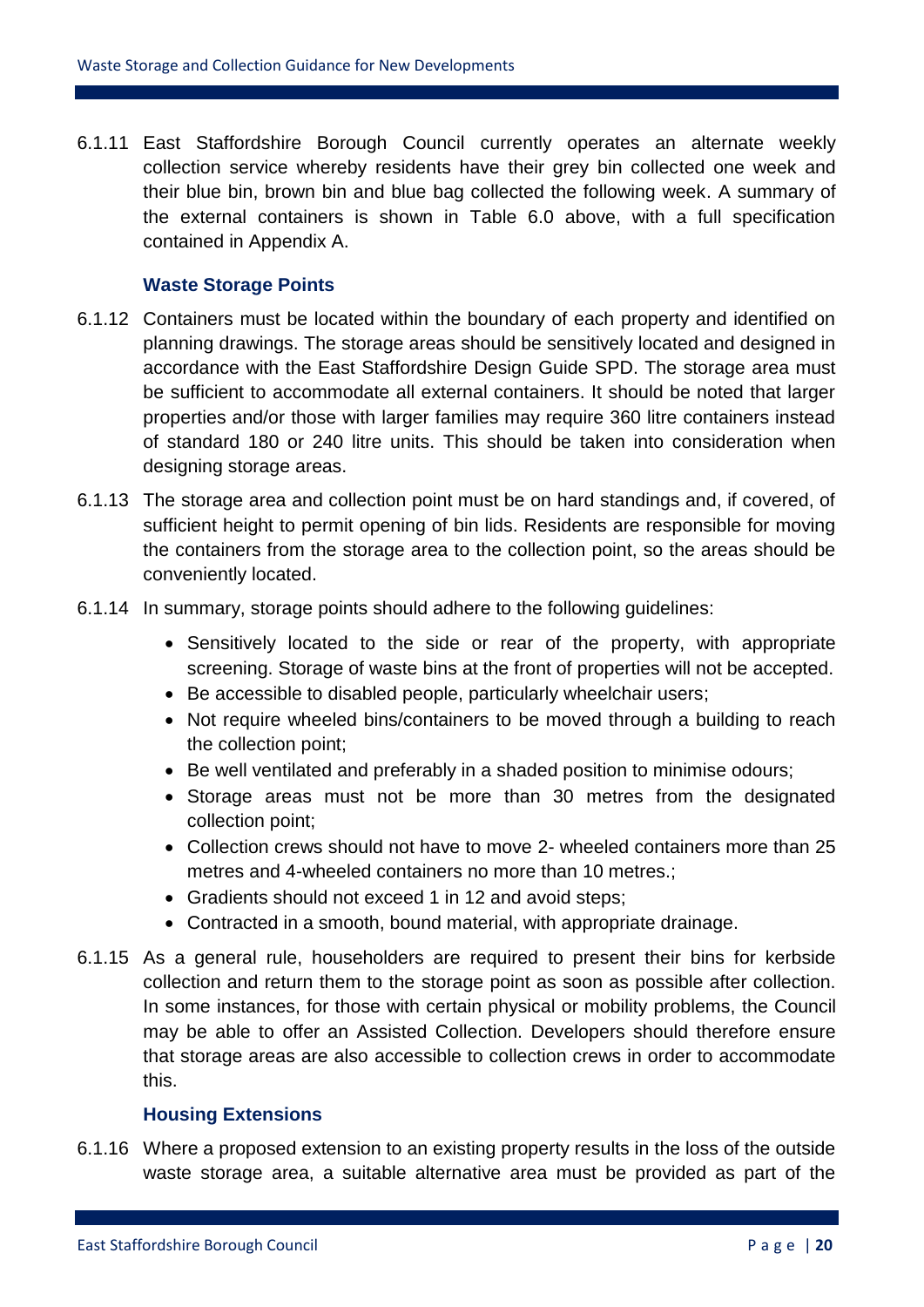development proposals. It is preferable to have storage areas to the rear or side of the property to reduce the cluttered appearance of the street and to minimise impact on the street scene. Proposals which result in the bins being relocated to an open freestanding position to the front of the property are unacceptable.

### **Home Composting**

- 6.1.17 Home composting is the ideal way for householders to reduce their waste and save money. By placing most kitchen and garden waste into a compost bin will produce a free supply of rich brown compost which can be used in the garden.
- 6.1.18 An area suitable for home composting should be considered in each plot in all new residential developments, with easy access from the kitchen or utility room.
- 6.1.19 The Council actively promotes the use of home composters, which may be ordered via the East Staffordshire Borough Council web site. An example is shown in Appendix A.

### **6.2 Flats and Apartments**

### **Internal Storage Capacity**

6.2.1 Internal storage capacity for flats and apartments should be provided for each individual residential unit in accordance with the requirements set out in paragraphs 6.1.4 to 6.1.9 above.

#### **External Storage Capacity**

6.2.2 Communal storage facilities are deemed to be more appropriate for flats and apartments and should be provided at strategic locations throughout the development site. The Council makes use of 4-wheel Eurobins for this purpose which have adequate volume for multiple properties. The storage capacity should be calculated for each residential unit based on the figures in Table 6.1 and then aggregated to provide the total capacity. This figure may then be converted to the required number of communal bins as shown in the example below.

| Size of Accommodation | <b>Total Storage</b><br>Capacity<br>(litres) | Percentage of Different Waste<br><b>Streams</b> |     |
|-----------------------|----------------------------------------------|-------------------------------------------------|-----|
| 1 bed unit            | 340                                          | <b>Residual</b>                                 | 50% |
| 2 bed unit            | 440                                          | <b>Dry Recyclables</b>                          | 40% |
| 3 bed unit            | 540                                          | Paper                                           | 10% |
| 4 bed unit            | 640                                          |                                                 |     |

#### **Table 6.1. Flats and Apartments – External Storage Requirements**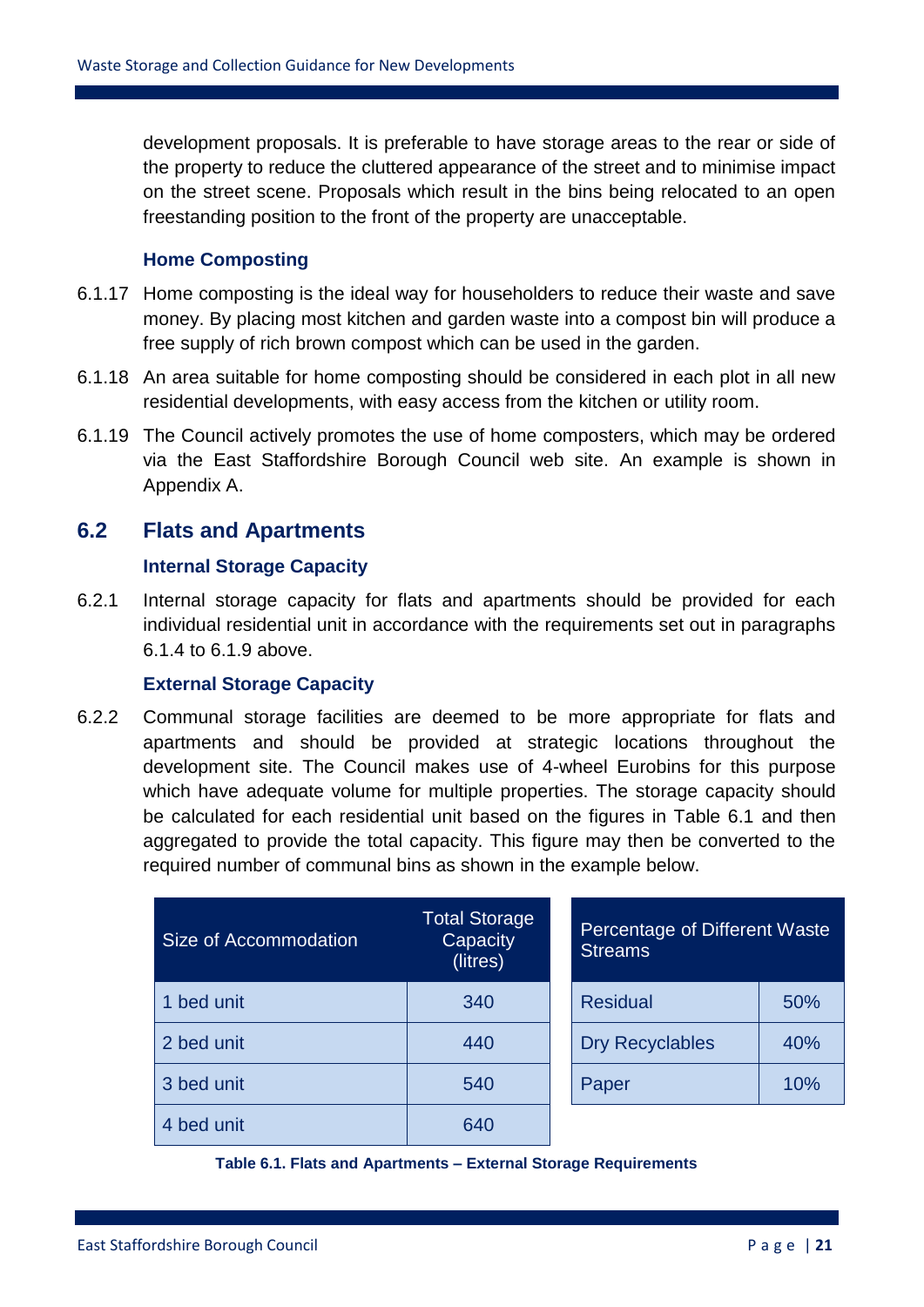### 6.2.3 Example calculation of required external storage:

*A development consists of five 1 bed units, five 2 bed units and 2 three bed units. Therefore:*

*Total Storage Capacity = (5 x 340) + (5 x 440) + (2 x 540) = 4980 litres*

| <b>Waste Stream</b>    | <b>Volume of Storage</b> | <b>Type of Storage</b>          | Number of Bins* |
|------------------------|--------------------------|---------------------------------|-----------------|
| <b>Residual</b>        | 4980 x 50% = 2490 litres | Grey/Black<br>1100 Eurobin      | $2490/1100 = 2$ |
| <b>Dry Recyclables</b> | 4980 x 40% = 1992 litres | <b>Green 1100</b><br>Eurobin    | $1992/1100 = 2$ |
| Paper                  | 4980 x 10% = 498 litres  | <b>Blue 240I</b><br>wheeled bin | $498/240 = 2$   |

(\*Where calculations result in a fraction, figures should be rounded up or down, as appropriate).

#### **Table 6.2 Example Calculation of Number of Communal Bins for each Waste Stream**

6.2.4 A full specification of all container types, including the necessary floor space, may be found in Appendix A.

### **Waste Storage Points**

- 6.2.5 It is not practical to provide individual storage points for each residential unit and the use of communal storage areas will be necessary. These require residents to transfer their waste and recycling to communal containers (usually Eurobins) located in strategic locations throughout the development site and accessible by waste collection vehicles. The number of areas should be kept to a minimum to minimise visual impact and the number of collection points. This supports an efficient collection service and reduces the areas that collection vehicles are required to access, enabling the design of higher quality public spaces.
- 6.2.6 The design of communal storage areas is vitally important within a development site. Poorly designed areas can lead to contamination of materials and litter, potentially resulting in public health issues. They must be an integral part of the development, located to avoid conflict with parking areas and to ensure that residents, collection vehicles and crews can obtain access at all times. It is good practice to provide signage at the storage points to remind residents of the need to segregate recyclable materials and to use the correct bin for each specific material source. All signage should be in accordance with WRAP iconography.
- 6.2.7 The storage area must be accessible to all residents, including wheelchair users, without presenting a health and safety risk. The method of transit of waste to a storage point will depend on the type of development, but generally will rely on residents transferring their waste to a communal point. Developers should make adequate arrangements for the management, cleansing and maintenance of all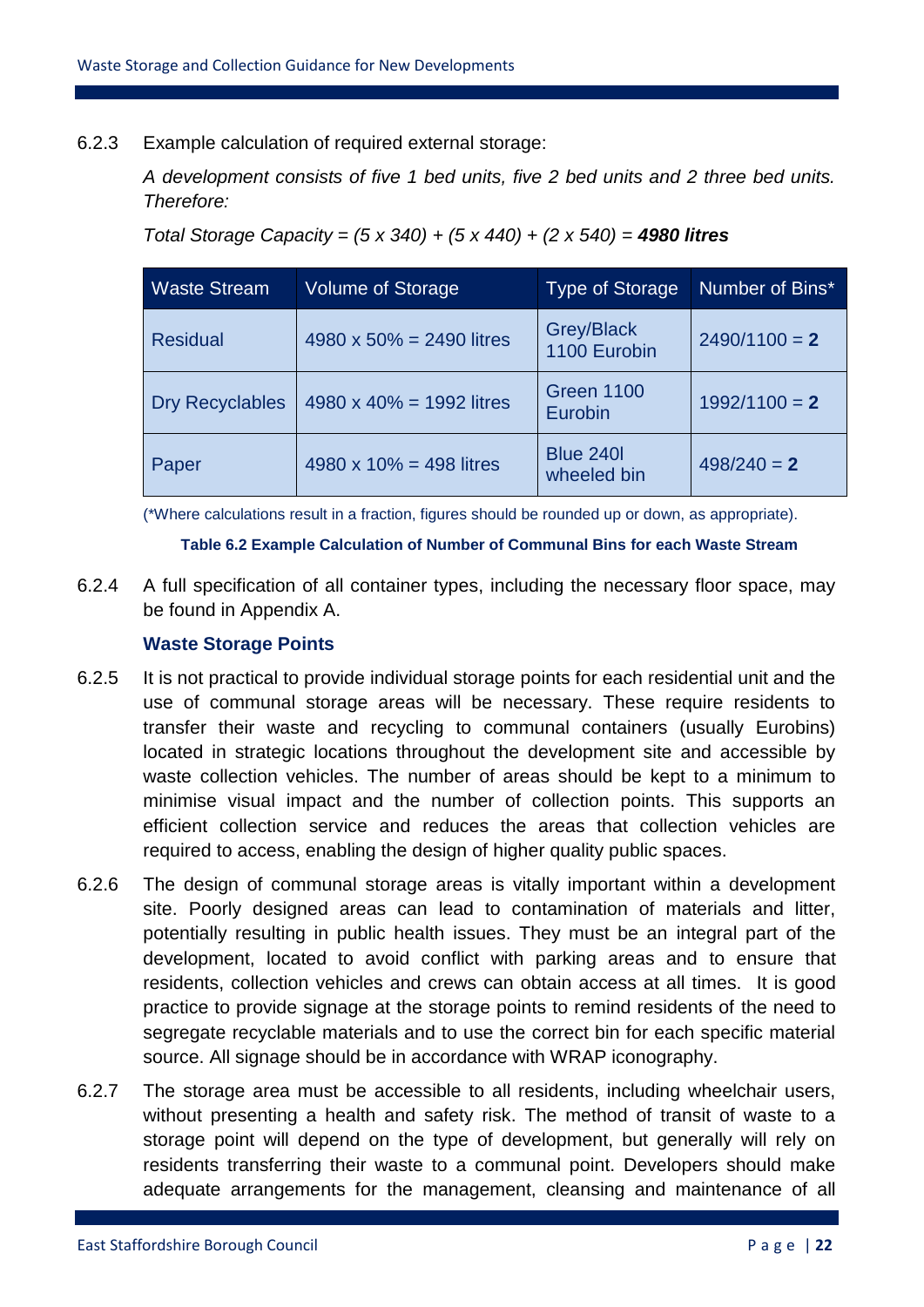communal waste infrastructures within their development site. The storage area should include the provision of a walkway of at least 1.3m wide to allow access to each of the individual containers and to ensure that each container may be removed from the store without the need to move others.

- 6.2.8 The area should be well illuminated so residents may continue to use the area in the evenings and feel safe in doing so. Communal bin areas have been known to attract anti-social behaviour, and poor design, siting and lack of lighting often attribute to this, leaving residents reluctant to use the facilities. Their location should provide natural surveillance balanced against the need for integrated screening.
- 6.2.9 Storage areas should be provided on a hardstanding with suitable drainage. The structure must be sufficiently robust to withstand impact from containers and suitably designed to minimise visual impact, noise (e.g. glass deposits) and odours.
- 6.2.10 It is vitally important that communal storage areas are sensitively integrated into the development site, with appropriate screening to minimise their visual impact. Reference should be made to the East Staffordshire Design Guide SPD.

#### **Chutes**

6.2.11 Chutes can be considered in apartment developments provided that the scheme enables residents to segregate their waste and compliments the Council's collection of recycling materials.

#### **Underground Storage of Waste**

6.2.12 Developers should be encouraged to consider the use of underground storage facilities to reduce the aesthetic impact of waste containers. Such proposals would require early discussions with the Council and careful evaluation of potential collection methods.

#### **Composting**

6.2.13 Flats and apartment developments with communal garden facilities should consider the use of composting facilities which can be incorporated into the landscaping plan for the site. However, developers will be required to identify a suitable community body or management maintenance company who will assume responsibility for the area.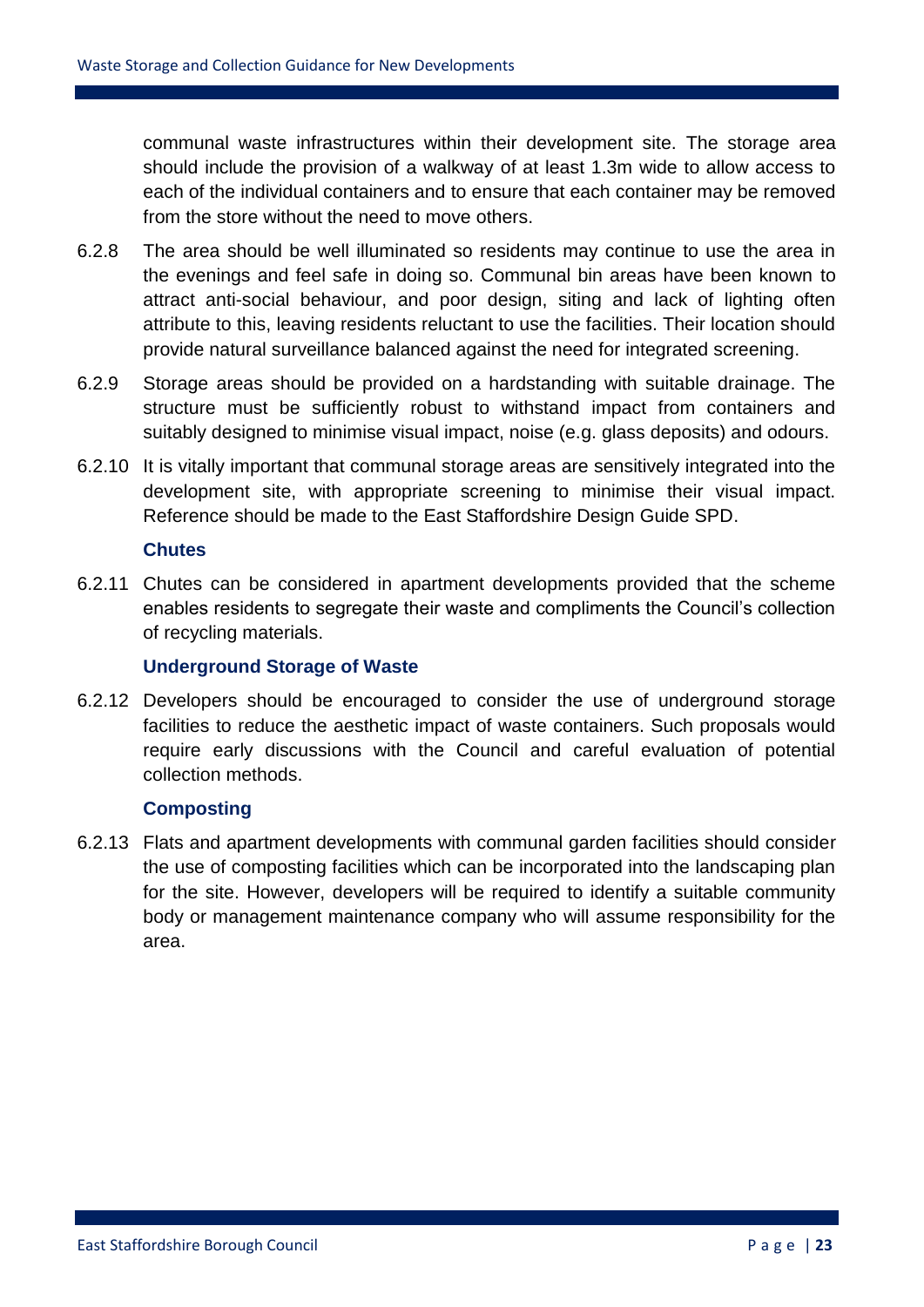### **7.0 Section 106 Obligations**

- 7.1 In order to support the Council's waste collection operation, the principles of sustainable waste management and in accordance with Structure Plan policies D8 and MW5 and PPS 10, for all residential developments the developer will be required to provide the appropriate external containers (in accordance with the Council's specification) or pay a financial contribution to the Council for their provision via a Section 106 Agreement. The developer must ensure that all containers are provided to residents prior to occupation and prior to the commencement of the Council's collection service. A detailed specification of all container types is listed in Appendix A.
- 7.2 It is essential that the Council be notified a minimum of 8 weeks prior to first occupation, so that the development may be added to the collection schedule and the rounds adjusted, if necessary. This will allow any relevant information packs, including information on available recycling facilities to be provided.
- 7.3 From 2014, the Council is proposing that these financial contributions will be included in the Charging Schedule as part of the Community Infrastructure Levy (CIL).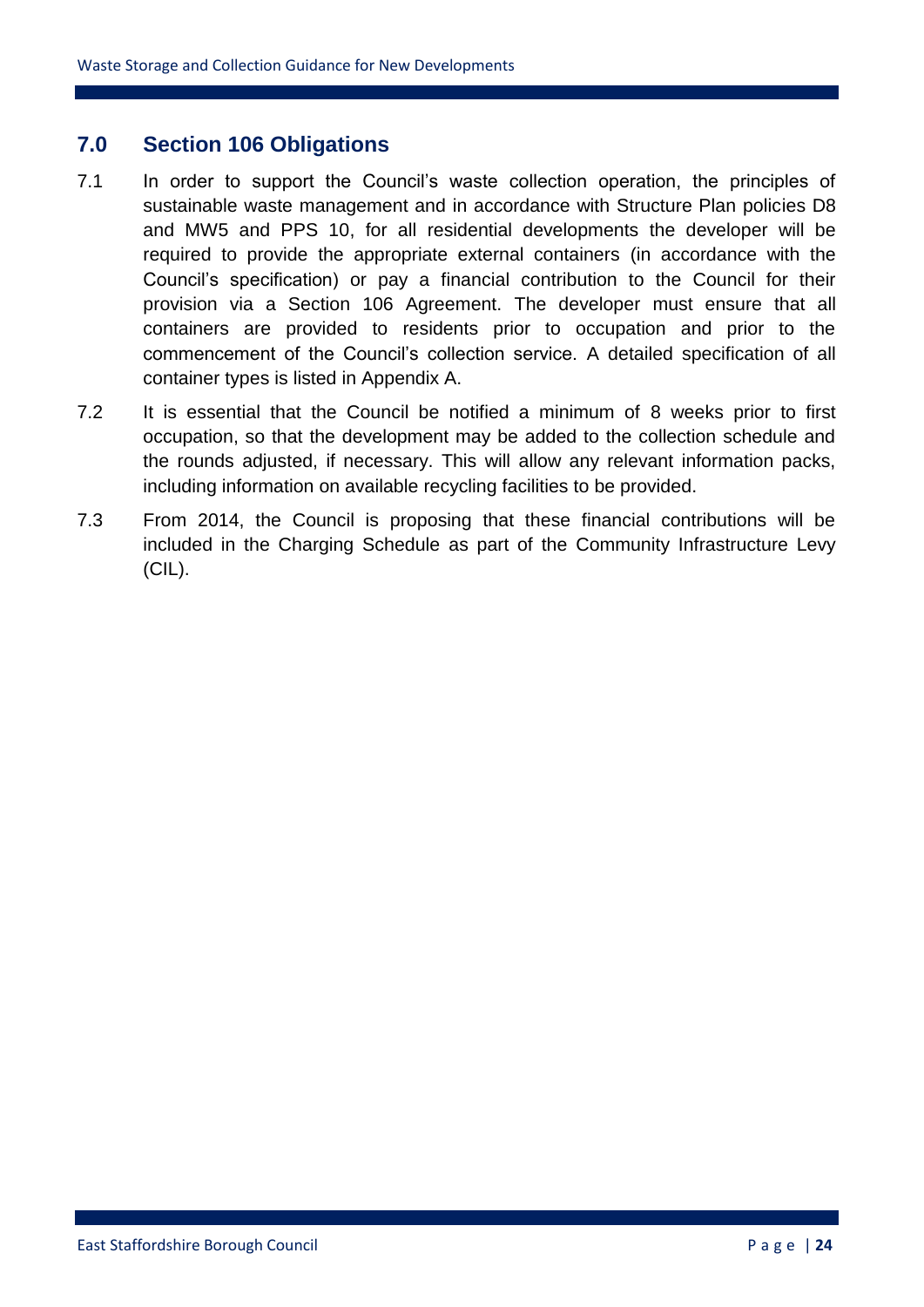### **8.0 Commercial Developments**

- 8.1 In commercial developments, it is essential that designers give full consideration to waste management, including storage, segregation and collection. Some commercial developments may be required to deal with high volumes of waste and, all too often, storage areas are an afterthought in the design process. The same high quality design principles should be applied to commercial developments and appropriate guidance may be found in the East Staffordshire Design Guide SPD and ADEPT: Designing Waste Management in New Developments.
- 8.2 The provision of adequate storage space for recyclable materials is likely to result in lower collection charges and reinforce the occupiers' environmental policies

### **Storage Capacity**

8.3 All commercial developments must provide adequate storage for both recycling and residual waste. Typically, commercial developments are provided with large 4-wheel bins (e.g. Eurobins), but the exact storage capacity will be dependant on the actual waste arisings generated by the occupier of the premises. As guidance to developers, the recommended storage capacities for different land uses are detailed in Table 8.0 below.

| Type of Development          | <b>Waste Storage Capacity</b>            |
|------------------------------|------------------------------------------|
| <b>Offices</b>               | 2,600 litres per 1000m <sup>2</sup> GFA  |
| Retail                       | 5,000 litres per 1000m <sup>2</sup> GFA  |
| <b>Restaurants/Fast Food</b> | 10,000 litres per 1000m <sup>2</sup> GFA |
| <b>Hotels</b>                | 7,500 litres per 1000m <sup>2</sup> GFA  |

**Table 8.0. Commercial Developments – External Storage Capacity Guidelines**

- 8.4 The provision of waste storage should maximise the amount of recyclable materials that may be collected. For reasons of health and safety, it is expected that the waste will be stored in purposely built containers, rather than refuse bags. The occupier may arrange collections through the Council or a private waste contractor. A full specification of the containers offered by the Council is detailed in Appendix A.
- 8.5 Landlords should ensure that leasing agreements include appropriate clauses which require their tenants to segregate their waste and arrange for recycling collections.

### **Waste Storage Points**

8.6 The storage containers must be located internally or within the external boundary of commercial premises. If the latter, it is essential that the containers are suitably screened from public areas (including multi-story residential properties). The design of the screening should compliment the external appearance of the main development building and ensure that it is an appropriate height to obstruct the highest container.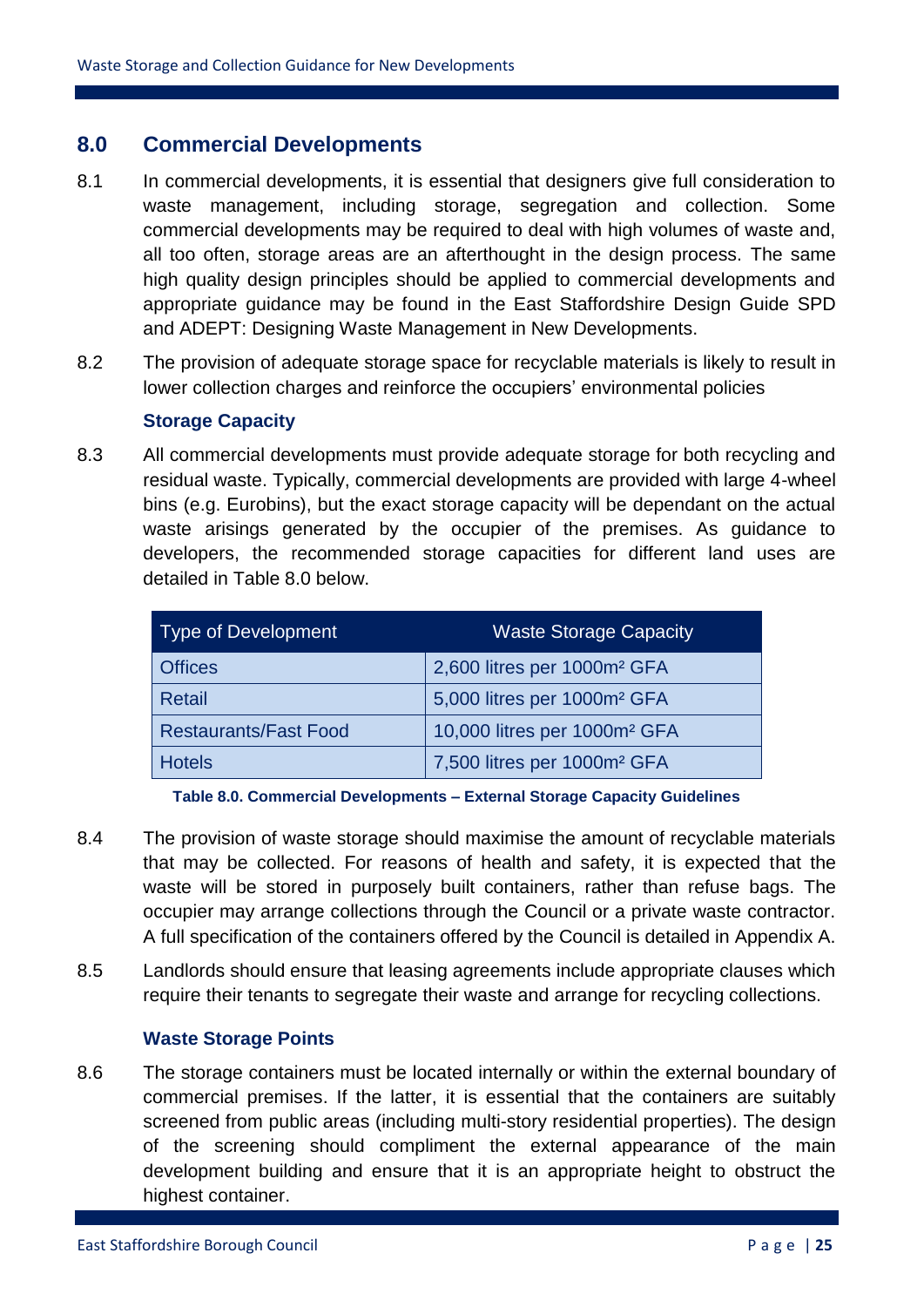- 8.7 All commercial developments should seek to maximise the level of recyclable materials that are segregated and therefore sent for recycling. The storage area should be sufficient to enable the number of containers to be maximised in order to reduce the number of collections and therefore keep collection vehicle movements to a minimum. They should also be conveniently located for both collection crews and the occupants of premises. In summary, storage points should adhere to the following guidelines:
	- Be accessible to the building occupier and collection crews;
	- Be an integral part of the design process, sensitively located and screened from the main public facing frontages;
	- Provide a walkway within the store of at least 1.3m wide to allow access to each of the individual containers and to ensure that each container may be removed from the store without the need to move others;
	- Collection crews should not have to move 2- wheeled containers more than 25 metres and 4-wheeled containers no more than 10 metres.
	- Gradients should not exceed 1 in 12 and avoid steps.
	- The area should be well drained, with a uniform bound surface to facilitate the easy removal of containers;
	- Located away from windows and ventilators to avoid nuisance odours entering the premises;
	- If entering the curtilage of the building, collection vehicles must be able to enter and exit in a forward gear.

### **Waste Compaction**

8.8 On site waste compaction is an option for commercial developments, although the Council is currently unable to provide a collection for this type of waste. The use of compactors must not discourage occupiers from segregating their waste for recycling.

### **Food Waste**

8.9 Commercial premises that generate food waste are governed by the Animal By-Products Regulations 2005. These regulations place a duty on the collection, handling, transportation, storage and disposal of animal by products, which may have an implication on the development layout. Additional information may be found at <http://www.defra.gov.uk/food-farm/byproducts>

### **Mixed Use Developments**

8.10 For mixed use developments, separate waste storage facilities and containers must be provided for the commercial and residential elements. Under no circumstances should commercial waste enter the domestic waste stream.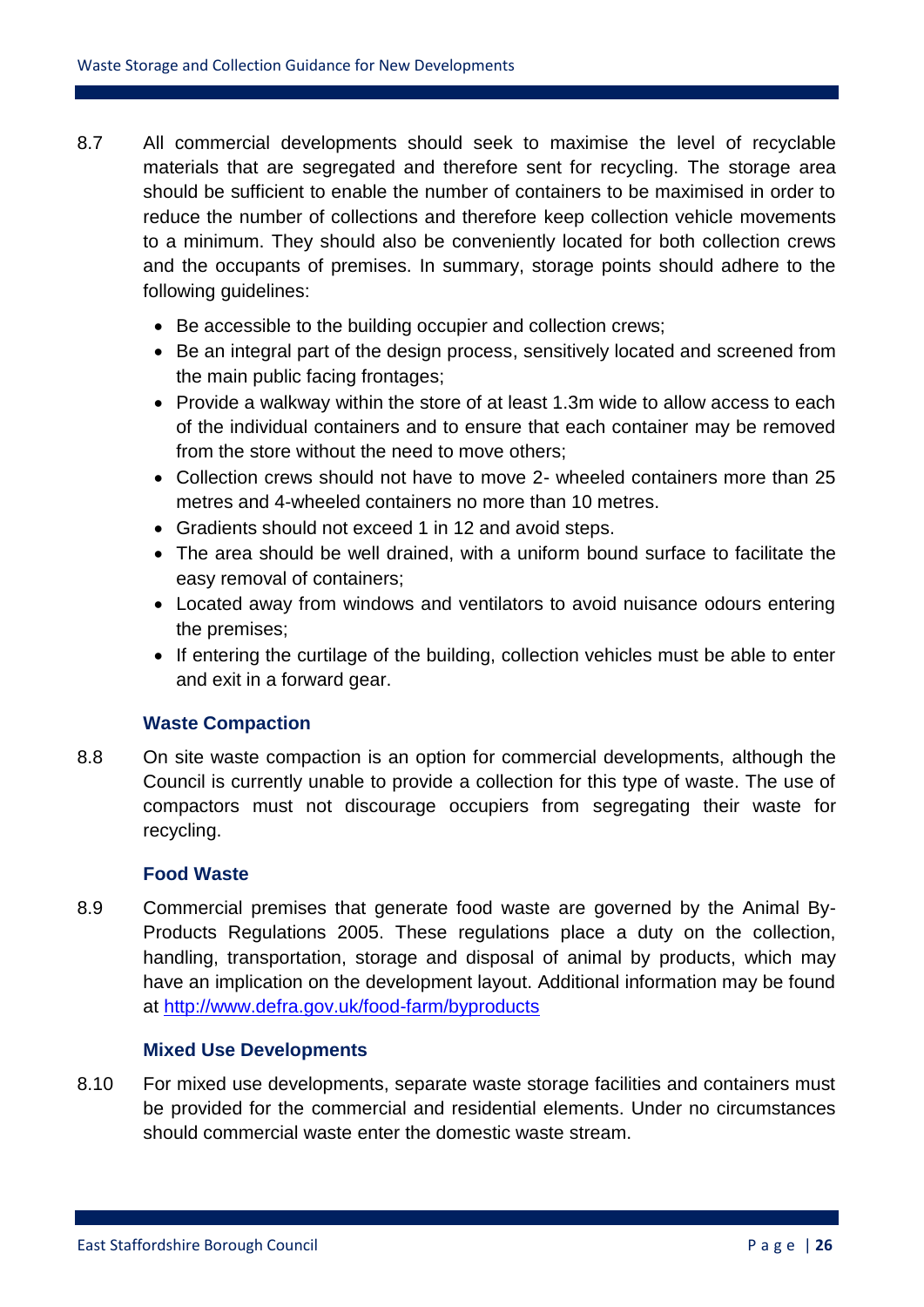### **Schedule 2 Properties**

- 8.11 Schedule 2 of The Controlled Waste Regulations 1992 lists various types of *household waste* for which local authorities can make a charge for collection. Household waste 'in this context includes waste from various non-domestic institutions, including schools, hospitals and prisons. Under the current legislation, local authorities have a duty to collect waste from these institutions if requested, but can only charge for the collection of the waste and not for its disposal. Defra has recently consulted on proposed changes to this legislation and any amendments will need to be reflected in an update to this guidance.
- 8.12 In terms of external storage and collection, the general principles for commercial waste should be followed, although at least half the waste generated is likely to be recyclable, so appropriate segregation facilities must be made available.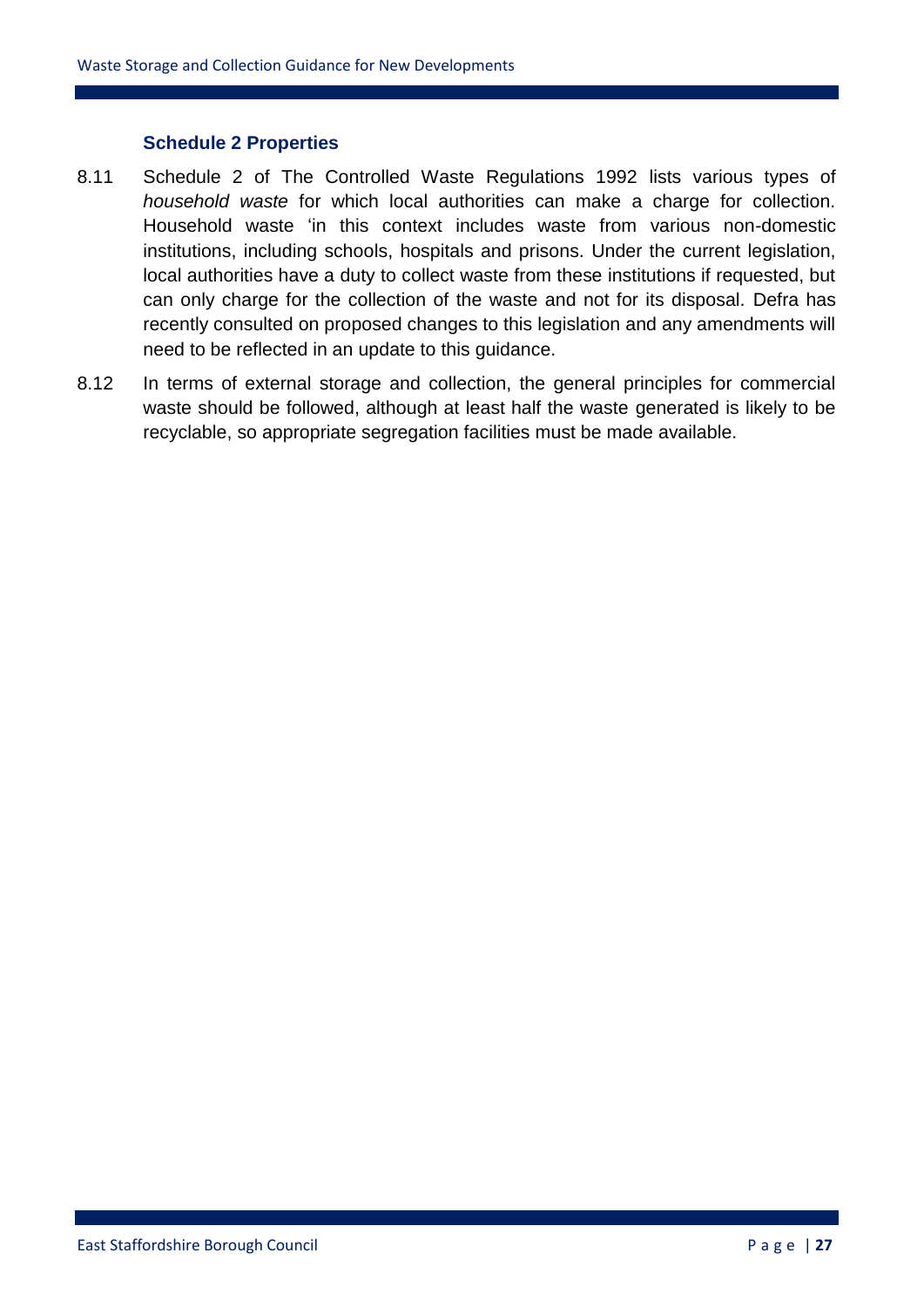### **9.0 Waste Collection**

#### **Commencement of Collection Service**

- 9.1 Developers must ensure that they have contacted the Council to confirm that the waste containers are in place before occupation of any properties. This will enable the collection service to commence. They should provide details of any phasing of the development site and a likely timescale of resident occupation, in order for the Council to make the necessary amendments to its collection rounds.
- 9.2 The Council will not commence collection within a development until the carriageway has been constructed to binder (base) course layer and access in unhindered. If collection is required prior to this, private arrangements must be made by the developer.

#### **Collection Guidance**

- 9.3 The East Staffordshire Design Guide SPD provides guidance on obtaining a balance between the requirements of servicing vehicles and the desire to move away from the dominance of public places by roads. Innovative design solutions are encouraged, but early dialogue with the Planning Authority and the Highway Authority, Staffordshire County Council, are encouraged. A typical specification of a refuse collection vehicle is detailed in paragraph 9.5 below and additional advice on highway design for waste collection may be found in the following:
	- Staffordshire Residential Design Guide
	- Manual for Streets, and Manual for Streets 2
	- Making Space for Waste. Designing Waste Management in New Developments: ADEPT
- 9.4 The Council utilises software systems to optimise waste collection rounds and is therefore able to test the impact of new developments. Developers should not assume that existing collection rounds can be extended to accommodate new properties and early dialogue is essential to help the council maintain an efficient operation.
- 9.5 The Council operates a number of different vehicle types but, in general, the specification shown in Figure 9.0 should be applied when designing for waste collection in developments.
- 9.6 A safe working area to the rear of the vehicle is also required for bin lifting operations. This should be 4m in length by 3.5m wide.
- 9.7 Waste collection rounds should, wherever possible, enable collection vehicles to continue in a forward gear and minimise reversing manoeuvres. Reversing of waste collection vehicles is a dangerous operation and requires the use of reversing assistants to support the driver. Injuries to collection crews or member of the public by moving collection vehicles are invariably severe or fatal. Where reversing cannot be avoided, vehicles should not be required to reverse distances in excess of 12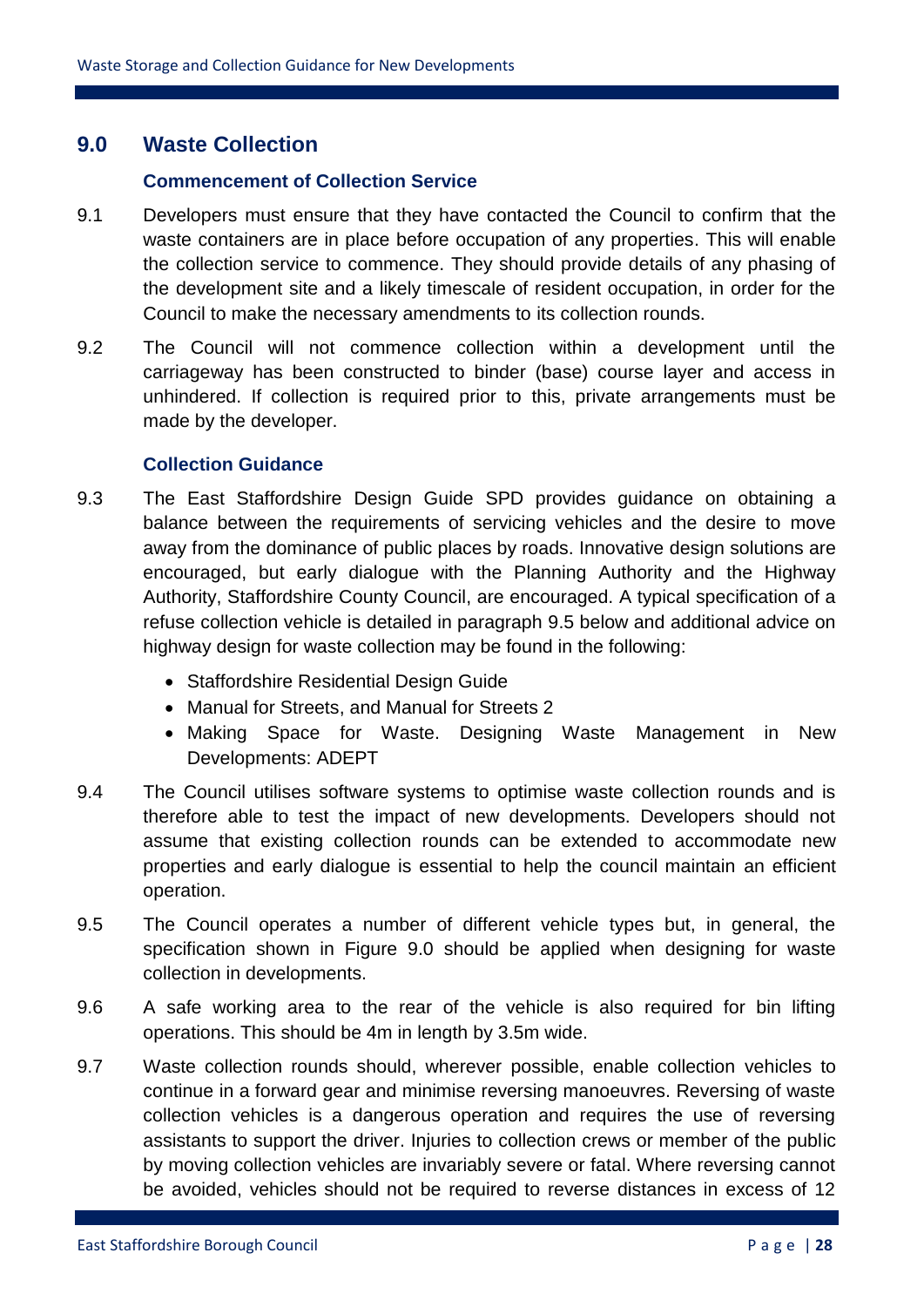metres. Longer distance may be considered but the routes should be straight and free from obstruction.



| <b>Chassis Type</b>                   | 6x4    |
|---------------------------------------|--------|
| Gross Vehicle Weight (kg)             | 26,000 |
| Unladen Weight (kg)                   | 15,420 |
| Turning Circle (m)                    | 17.1   |
| Overall Length (mm)                   | 9305   |
| Overall Length - tailgate raised (mm) | 10205  |
| Overall wheelbase (mm)                | 5400   |
| Width (mm)                            | 2550   |
| Overall height (mm)                   | 3280   |
| Overall Height - tailgate raised (mm) | 5265   |

#### **Figure 9.0 Typical Waste Collection Vehicle**

- 9.8 If a collection vehicle is required to enter a cul-de-sac, the turning head must be adequate to enable the vehicle to enter and exit the road in a forward gear.
- 9.9 For waste collection, BS5906:2005 recommends a minimum street width of 5 metres, but reduced widths may be acceptable if on-street parking is discouraged. Developers should utilise swept path analysis to demonstrate the suitability of highway design.

### **Commercial Developments**

9.10 The collection of commercial (non-domestic) waste must be undertaken by a Licensed Waste Carrier who complies with the Duty of Care under S34 of the Environmental protection Act 1990.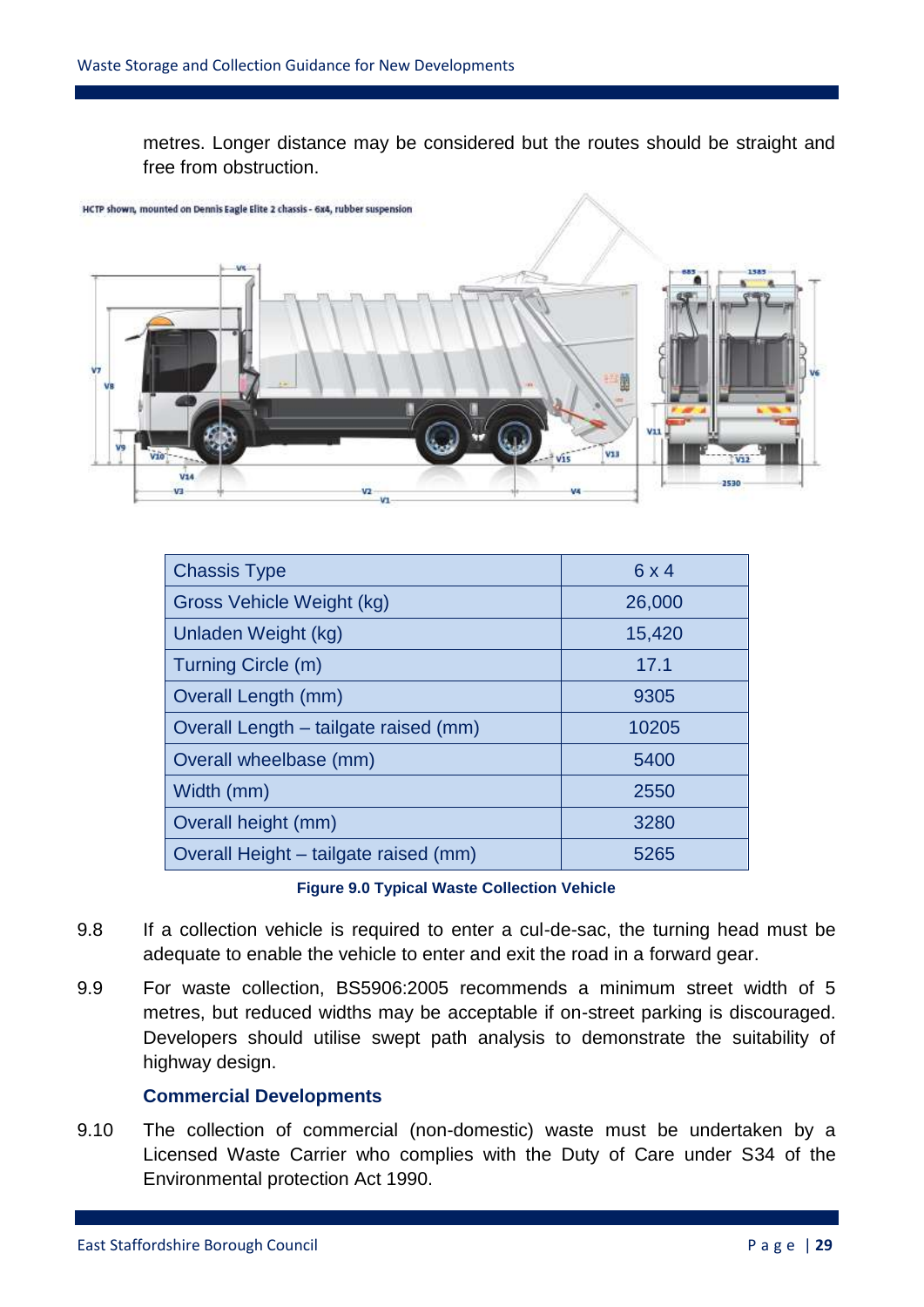9.11 If collection vehicles are required to enter the curtilage of a commercial premise, they must be able to enter and exit in a forward gear.

### **Un-adopted (Private) Roads**

9.12 Where it is proposed to include private roads within a development, the Council should be consulted at an early stage to confirm their collection requirements. As a general rule, the Council will not enter a private road for collection and the occupiers will be required to bring their bins to a designated collection point, usually adjacent to the public highway. Developers should therefore consider the use of a communal collection point sited discretely at the development edge. Informal solutions that would result in a significant number of wheeled bins left in the open in public view will not be accepted.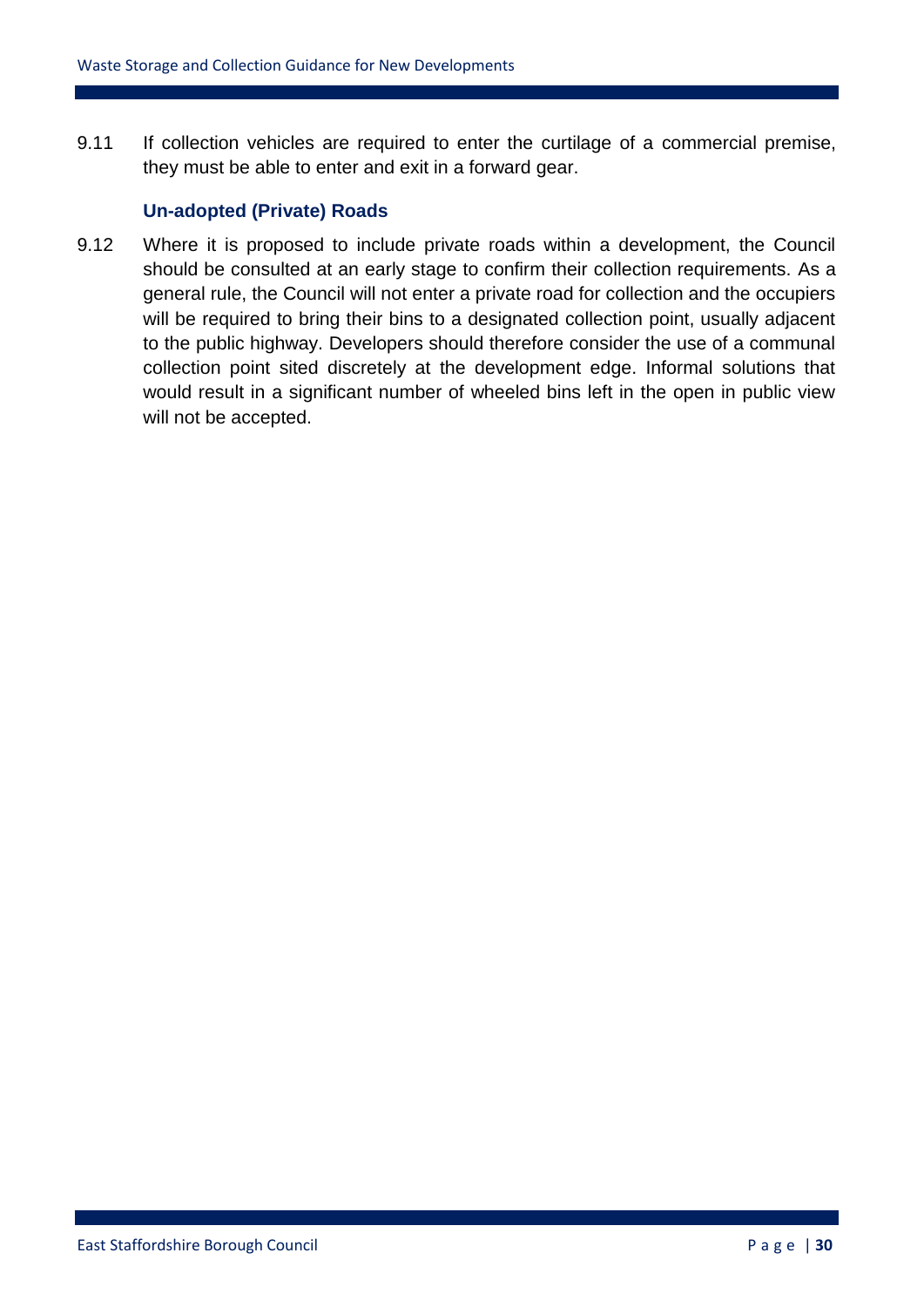# **Appendix A – External Storage Containers**

| Container                    | Image | Dimensions (mm)        |      | Floor<br>Space<br>Required | Colour                  | <b>Materials</b>      |
|------------------------------|-------|------------------------|------|----------------------------|-------------------------|-----------------------|
|                              |       | <b>Width</b>           | 1375 |                            | Green                   | Dry recyclables       |
| <b>1100 litre</b><br>Eurobin |       | <b>Depth</b>           | 990  | 1575 x<br>1190mm           |                         |                       |
|                              |       | <b>Height</b>          | 1370 |                            | Grey                    | <b>Residual waste</b> |
|                              |       | Height (with lid open) | 2370 |                            | /Black                  |                       |
|                              |       | <b>Width</b>           | 580  |                            | <b>Blue</b>             | Dry recyclables       |
| 360 litre<br>wheeled         |       | <b>Depth</b>           | 880  | 780 x                      |                         |                       |
| bin                          |       | <b>Height</b>          | 1100 | 1080mm                     | Grey /                  |                       |
|                              |       | Height (with lid open) | 1690 |                            | <b>Black</b>            | <b>Residual waste</b> |
|                              |       | <b>Width</b>           | 580  |                            | <b>Blue</b>             | Dry recyclables       |
| 240 litre                    |       | <b>Depth</b>           | 740  | 780 x                      |                         |                       |
| wheeled<br>bin               |       | Height                 | 1100 | 940mm                      | <b>Brown</b>            | Food / garden         |
|                              |       | Height (with lid open) | 1750 |                            |                         |                       |
|                              |       | <b>Width</b>           | 479  | 680 x<br>940mm             | Grey/<br><b>Black</b>   |                       |
| 180 litre                    |       | <b>Depth</b>           | 744  |                            |                         |                       |
| wheeled<br>bin               |       | <b>Height</b>          | 1100 |                            |                         | <b>Residual waste</b> |
|                              |       | Height (with lid open) |      |                            |                         |                       |
|                              |       | <b>Width</b>           | 505  |                            | <b>Blue</b>             | Dry recyclables       |
| 140 litre                    |       | <b>Depth</b>           | 555  | 680 x                      | <b>Brown</b>            | Food / garden         |
| wheeled<br>bin               |       | Height                 | 1100 | <b>750mm</b>               | Grey/<br><b>Black</b>   |                       |
|                              |       | Height (with lid open) | 1700 |                            |                         | <b>Residual waste</b> |
|                              |       | <b>Width</b>           | 320  |                            |                         |                       |
| <b>Blue Bags</b>             |       | <b>Depth</b>           | 260  | n/a                        | <b>Blue</b>             | Paper                 |
|                              |       | <b>Height</b>          | 460  |                            |                         |                       |
| Home                         |       | Height                 | 1000 | 1000x                      | Green /<br><b>Black</b> |                       |
| Composter<br>(3301)          |       | <b>Diameter</b>        | 800  | 1000mm                     |                         | Organics              |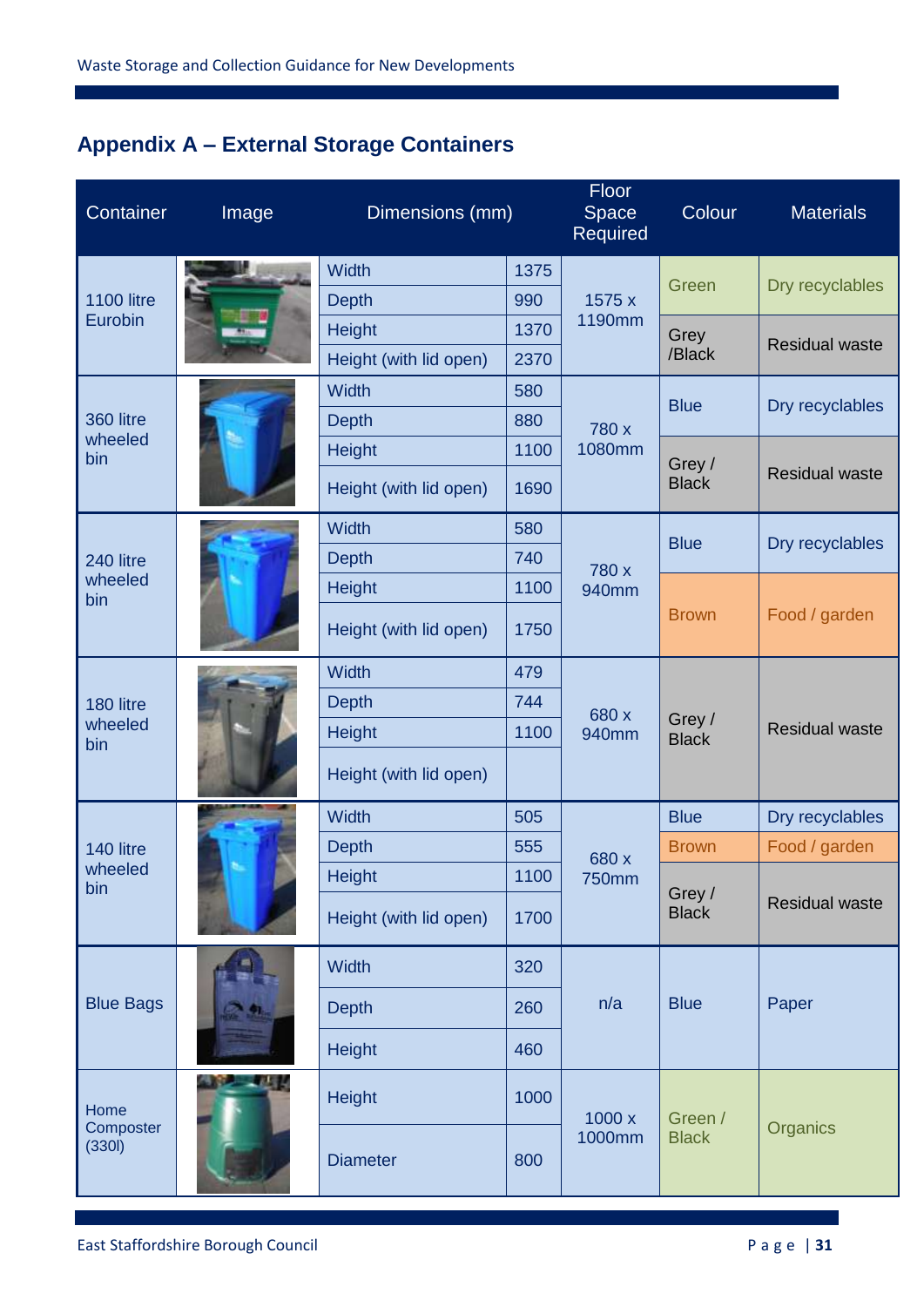### **Appendix B – Refuse and Recycling Vehicle Dimensions**

East Staffordshire Borough Council operates 6 x 4 type RCVs, with a full body or twin pack unit as shown below.

#### HCTP shown, mounted on Dennis Eagle Elite 2 chassis - 6x4, rubber suspension



|            | Vehicle model                              | <b>TwinPack 15</b>                             | <b>TwinPack 20</b>                             |  |  |
|------------|--------------------------------------------|------------------------------------------------|------------------------------------------------|--|--|
|            | Elite chassis type                         | 6x2 ML (Mid Lift)                              | 6x4                                            |  |  |
|            | Body effective volume (m <sup>3</sup> )    | Large compartment 10.0 / small compartment 5.0 | Large compartment 12.6 / small compartment 6.3 |  |  |
|            | <b>GVW (Gross Vehicle Weight)</b>          | 23000                                          | 26000                                          |  |  |
|            | <b>Unladen weight</b>                      | 13720                                          | 15120                                          |  |  |
|            | Front axle plated weight                   | 7100                                           | 8000                                           |  |  |
|            | Rear axle/bogle plated weight              | 16000                                          | 19000                                          |  |  |
|            | Turning circle - overall (metres)          | 17.2                                           | 22.2                                           |  |  |
|            | <b>Air suspension</b>                      |                                                | ×                                              |  |  |
|            | <b>Recycling box type</b>                  |                                                | où.                                            |  |  |
|            | Recycling box volume (m <sup>3</sup> )     |                                                | ×                                              |  |  |
|            | Recycler at full height                    |                                                | s.                                             |  |  |
| V1         | <b>Overall length</b>                      | 8205                                           | 9305                                           |  |  |
|            | Overall length - tailgate raised           | 9105                                           | 10205                                          |  |  |
| $\sqrt{2}$ | <b>Overall wheelbase</b>                   | 4250                                           | 5400                                           |  |  |
| V3         | Front overhang                             | 1665                                           |                                                |  |  |
|            | Front overhang - cab tilted                | 3500                                           |                                                |  |  |
| V4         | <b>Rear overhang</b>                       | 2185                                           |                                                |  |  |
|            | Rear overhang - tailgate raised            |                                                | 3085                                           |  |  |
| V5         | Front axle to front of body                |                                                | 760                                            |  |  |
| V6         | <b>Overall height</b>                      | 3230                                           | 3280                                           |  |  |
|            | Overall height - tailgate raised           | 5215                                           | 5265                                           |  |  |
| V7         | Height at exhaust tip - nominal            |                                                | 3500                                           |  |  |
| <b>V8</b>  | Cab roof height                            |                                                | 3040                                           |  |  |
|            | Cab roof height - cab tilted               |                                                | 3600                                           |  |  |
| V9         | Cab floor height                           |                                                | 805                                            |  |  |
| V10        | First cab step height from ground          | 435                                            |                                                |  |  |
| V11        | <b>Rave rail height</b>                    | 1100                                           | 1150                                           |  |  |
| V12        | Ground clearance at lowest part of vehicle | 250                                            |                                                |  |  |
| V13        | Ground clearance - tailgate                | 380                                            | 400                                            |  |  |
| V14        | <b>Approach angle</b>                      | $15.5^\circ$                                   |                                                |  |  |
| V15        | <b>Departure angle</b>                     |                                                | $14^\circ$                                     |  |  |

NOTE: Unless otherwise stated, all dimensions are nominal, in mm and represent an unladen vehicle without a lifting device and fitted with standard<br>tyres; tyre deflection is not included. On vehicles equipped with optional 50 litres of fuel. Additional equipment may alter dimensions and weights quoted.



December 13/2010 HC1DSTP73GB01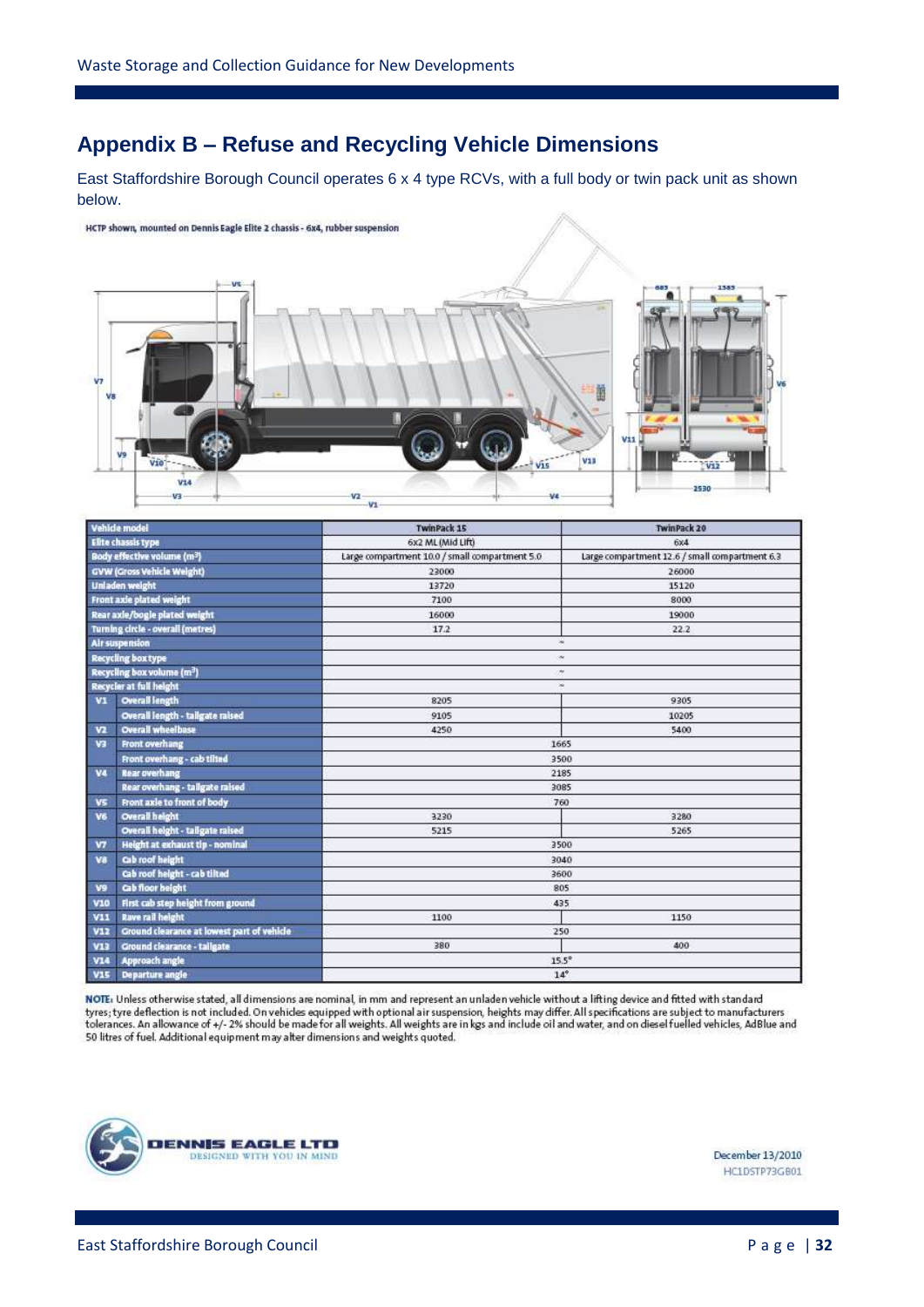# **Appendix C – Check List for Developers**

| <b>Residential - Housing</b> |             |                                                                                                                                                                                                                                                                                                                                                                                                                                                                                                                                                                                                                                                                                                                                                                                                                                                             | Check $\sqrt$ |
|------------------------------|-------------|-------------------------------------------------------------------------------------------------------------------------------------------------------------------------------------------------------------------------------------------------------------------------------------------------------------------------------------------------------------------------------------------------------------------------------------------------------------------------------------------------------------------------------------------------------------------------------------------------------------------------------------------------------------------------------------------------------------------------------------------------------------------------------------------------------------------------------------------------------------|---------------|
| Internal storage             | Para 6.1.4  | Is there adequate capacity and segregation for recycling?                                                                                                                                                                                                                                                                                                                                                                                                                                                                                                                                                                                                                                                                                                                                                                                                   |               |
| <b>External Storage</b>      | Para 6.1.10 | Have the number of bins and type for each property been calculated?                                                                                                                                                                                                                                                                                                                                                                                                                                                                                                                                                                                                                                                                                                                                                                                         |               |
| <b>Storage Points</b>        | Para 6.1.14 | Will residents be able to safely transfer waste to the bins?<br>Do planning drawings indicate adequate storage points?<br>Are storage points:<br>• Sensitively located to the side or rear of the property, with appropriate<br>screening?<br>• Accessible to disabled people, particularly wheelchair users?<br>• Not require wheeled bins/containers to be moved through a building to reach<br>the collection point?<br>• Well ventilated and preferably in a shaded position to minimise odours?<br>• No more than 30 metres from the designated collection point?<br>• Ensure collection crews should not have to move 2- wheeled containers more<br>than 25 metres and 4-wheeled containers no more than 10 metres?<br>• Gradients should not exceed 1 in 12 and avoid steps?<br>• Contracted in a smooth, bound material, with appropriate drainage? |               |
| <b>Extensions</b>            | Para 6.1.16 | If the storage area is affected, is a suitable alternative location shown?                                                                                                                                                                                                                                                                                                                                                                                                                                                                                                                                                                                                                                                                                                                                                                                  |               |
| Composting                   | Para 6.1.17 | Do rear gardens have suitable locations?                                                                                                                                                                                                                                                                                                                                                                                                                                                                                                                                                                                                                                                                                                                                                                                                                    |               |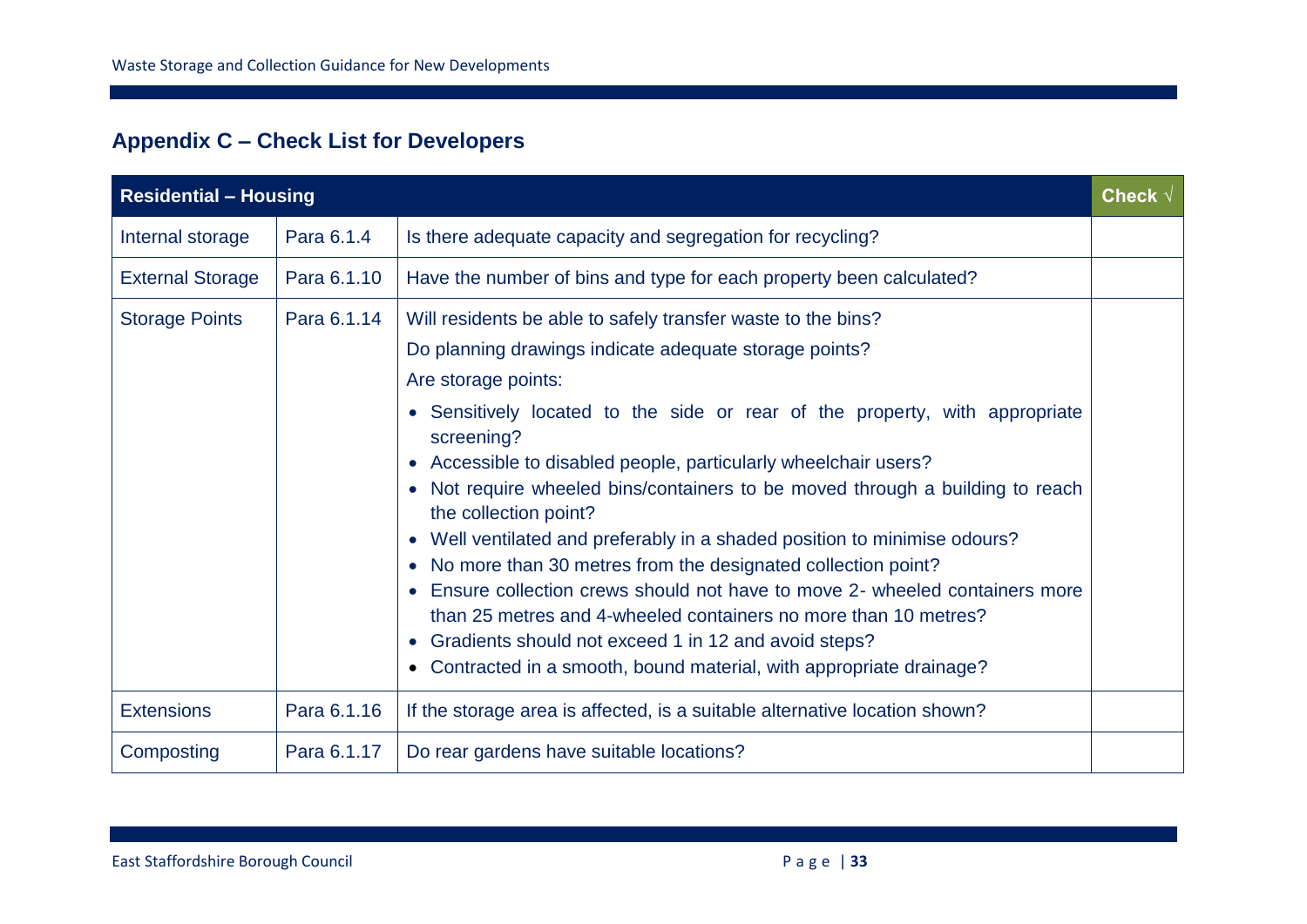| <b>Residential - Flats &amp; Apartments</b> |            |                                                                                                                                                                                                                                                                                                                                                                                                                                                                                                                                                                                                                                                                                                                                                                                                                                                                                                                                                                                                                                                                                                                                                                                     |  |
|---------------------------------------------|------------|-------------------------------------------------------------------------------------------------------------------------------------------------------------------------------------------------------------------------------------------------------------------------------------------------------------------------------------------------------------------------------------------------------------------------------------------------------------------------------------------------------------------------------------------------------------------------------------------------------------------------------------------------------------------------------------------------------------------------------------------------------------------------------------------------------------------------------------------------------------------------------------------------------------------------------------------------------------------------------------------------------------------------------------------------------------------------------------------------------------------------------------------------------------------------------------|--|
| Internal storage                            | Para 6.1.4 | Is there adequate capacity and segregation for recycling?                                                                                                                                                                                                                                                                                                                                                                                                                                                                                                                                                                                                                                                                                                                                                                                                                                                                                                                                                                                                                                                                                                                           |  |
| <b>External Storage</b>                     | Para 6.2.2 | Calculate the capacity for each unit and convert into a number of communal bins                                                                                                                                                                                                                                                                                                                                                                                                                                                                                                                                                                                                                                                                                                                                                                                                                                                                                                                                                                                                                                                                                                     |  |
| <b>Storage Points</b>                       | Para 6.2.3 | Will residents be able to safely transfer waste to the communal storage areas?<br>Do planning drawings indicate adequate storage points?<br>Are storage points:<br>Located strategically to minimise the number of collection points?<br>$\bullet$<br>• Accessible to all residents including wheelchair users?<br>Integrated into the development site, with appropriate screening with reference<br>to the East Staffordshire Design Guide SPD?<br>• Avoiding conflict with parking areas?<br>• Accessible by collection vehicles/crews at all times?<br>• Well illuminated with signage to encourage waste segregation (WRAP<br>iconography)?<br>• Well ventilated and preferably in a shaded position to minimise odours?<br>• Robust to withstand impact from containers?<br>Sufficient in size to enable each individual bin to be removed without impacting<br>on others?<br>• Ensure collection crews should not have to move 2- wheeled containers more<br>than 25 metres and 4-wheeled containers no more than 10 metres?<br>• Gradients should not exceed 1 in 12 and avoid steps/full face kerbs?<br>Contracted in a smooth, bound material, with appropriate drainage? |  |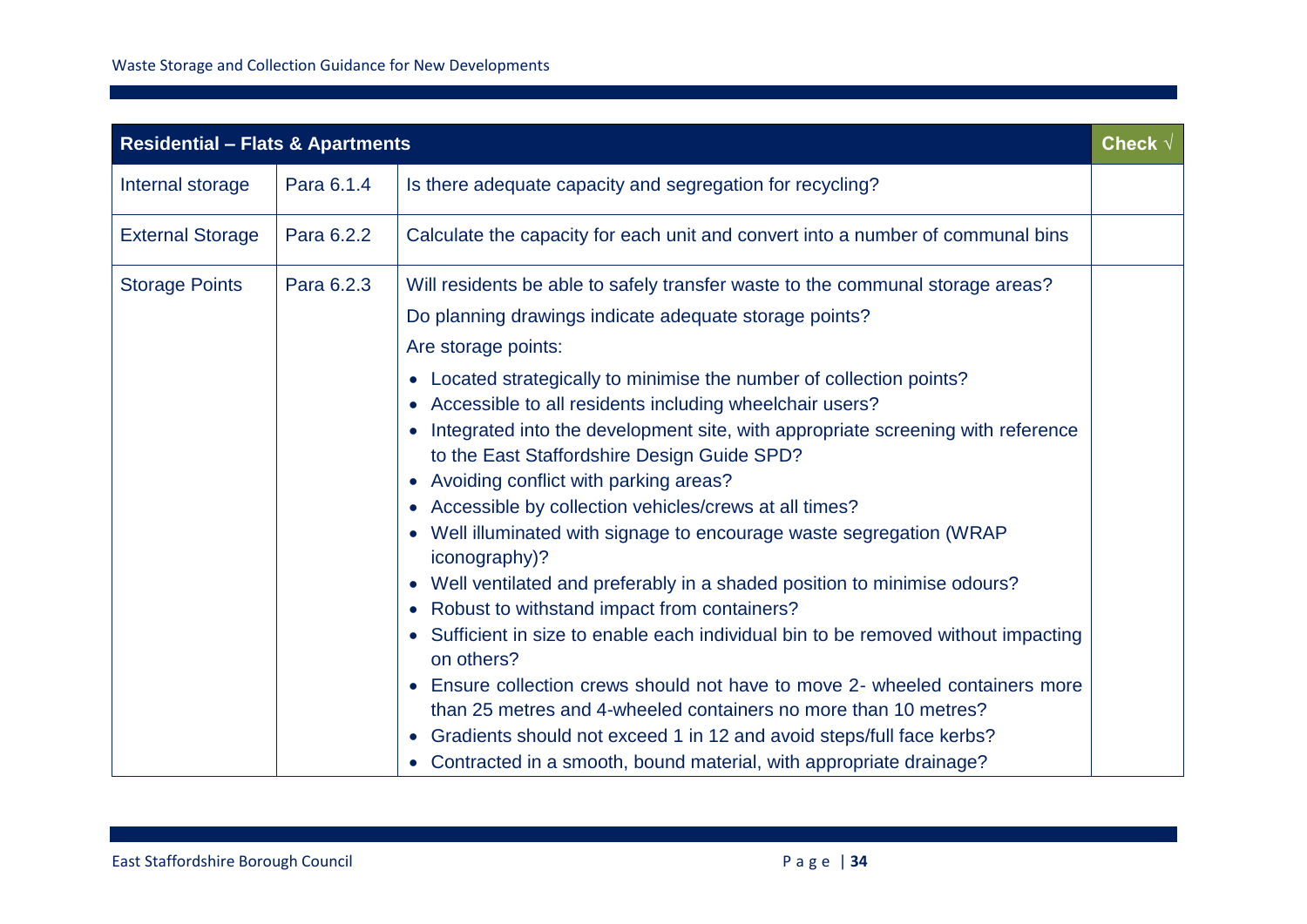| <b>Check</b><br><b>Financial Implications</b> |          |                                                                                                                            |  |
|-----------------------------------------------|----------|----------------------------------------------------------------------------------------------------------------------------|--|
| Section 106<br>Obligations                    | Para 7.1 | Make arrangements for the provision of external containers or pay a financial<br>contribution via a Section 106 Agreement. |  |

| <b>Commercial Developments</b> |                 |                                                                                                                                                                                                                                                                                                                                                                                                                                                                                                                                                                                                                                                                                                                                                                                                                                                                                                                                                                                                                                                                                                            |  |  |
|--------------------------------|-----------------|------------------------------------------------------------------------------------------------------------------------------------------------------------------------------------------------------------------------------------------------------------------------------------------------------------------------------------------------------------------------------------------------------------------------------------------------------------------------------------------------------------------------------------------------------------------------------------------------------------------------------------------------------------------------------------------------------------------------------------------------------------------------------------------------------------------------------------------------------------------------------------------------------------------------------------------------------------------------------------------------------------------------------------------------------------------------------------------------------------|--|--|
| <b>External Storage</b>        | <b>Para 8.3</b> | Is there adequate storage capacity for all waste streams to promote recycling?                                                                                                                                                                                                                                                                                                                                                                                                                                                                                                                                                                                                                                                                                                                                                                                                                                                                                                                                                                                                                             |  |  |
| <b>Storage Points</b>          | Para 8.6        | Do planning drawings indicate adequate storage points?<br>Are storage points:<br>Accessible to the building occupier and collection crews/vehicles?<br>An integral part of the design process, sensitively located and screened from<br>the main public facing frontages?<br>Designed with a walkway within the store of at least 1.3m wide to allow access<br>to each of the individual containers and to ensure that each container may be<br>removed from the store without the need to move others?<br>Ensure collection crews should not have to move 2- wheeled containers more<br>than 25 metres and 4-wheeled containers no more than 10 metres?<br>Gradients should not exceed 1 in 12 and avoid steps.<br>Well drained, with a uniform bound surface to facilitate the easy removal of<br>containers?<br>Located away from windows and ventilators to avoid nuisance odours entering<br>the premises?<br>If entering the curtilage of the building, allow collection vehicles to enter and<br>exit in a forward gear?<br>Have arrangements been made for collection by a Licensed Waste Carrier? |  |  |